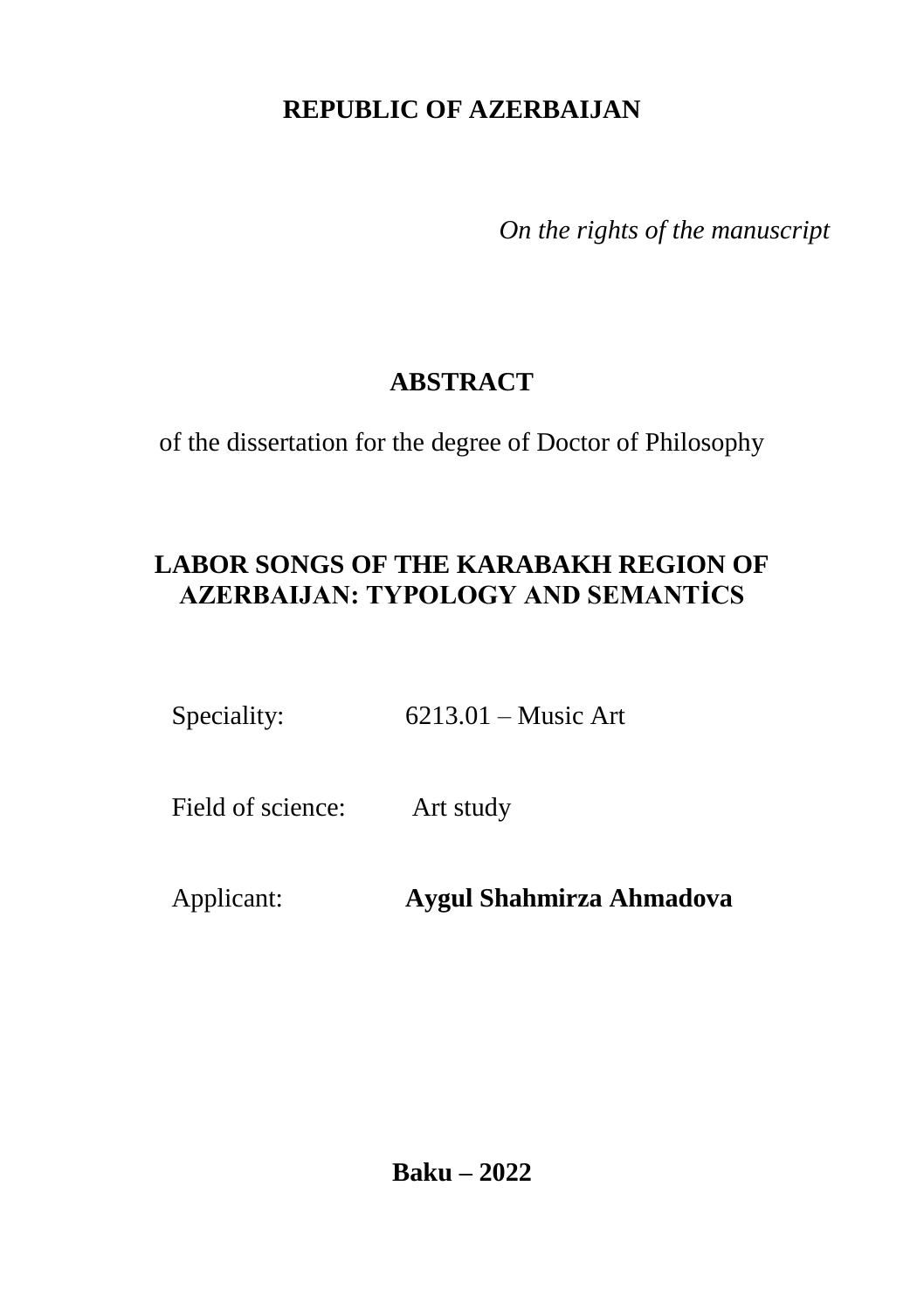The work was performed at the Department of "History and theory of music" of the Azerbaijan National Conservatory.

| Scientific supervisor: | Doctor of Philosophy on Art Study,<br>Associate Professor<br>Lala Shirmammad Huseynova         |
|------------------------|------------------------------------------------------------------------------------------------|
| Official opponents:    | Doctor of Arts, Professor<br>Sevda Firudin Gurbanaliyeva                                       |
|                        | Doctor of Philosophy on Art Study,<br><b>Associate Professor</b><br>Elmira Panah Panahova      |
|                        | Doctor of Philosophy on Art Study,<br><b>Associate Professor</b><br>Khatira Nariman Hasanzadeh |

Dissertation Council FD 2.36 of Supreme Attestation Commission under the President of the Republic of Azerbaijan operating at the Baku Music Academy named after U.Hajibeyli

Chairman of the Dissertation council: People's Artist, Professor **\_\_\_\_\_\_\_\_\_\_\_\_\_\_ Farhad Shamsi Badalbeyli** Scientific secretary of the Dissertation council: Doctor of philosophy on Art Study, Associate professor **\_\_\_\_\_\_\_\_\_\_\_\_\_\_ Leyla Ramiz Zohrabova** Chairman of the scientific seminar: Doctor of Arts, Professor **\_\_\_\_\_\_\_\_\_\_\_\_\_\_ Imruz Mammad Sadikh Afandiyeva**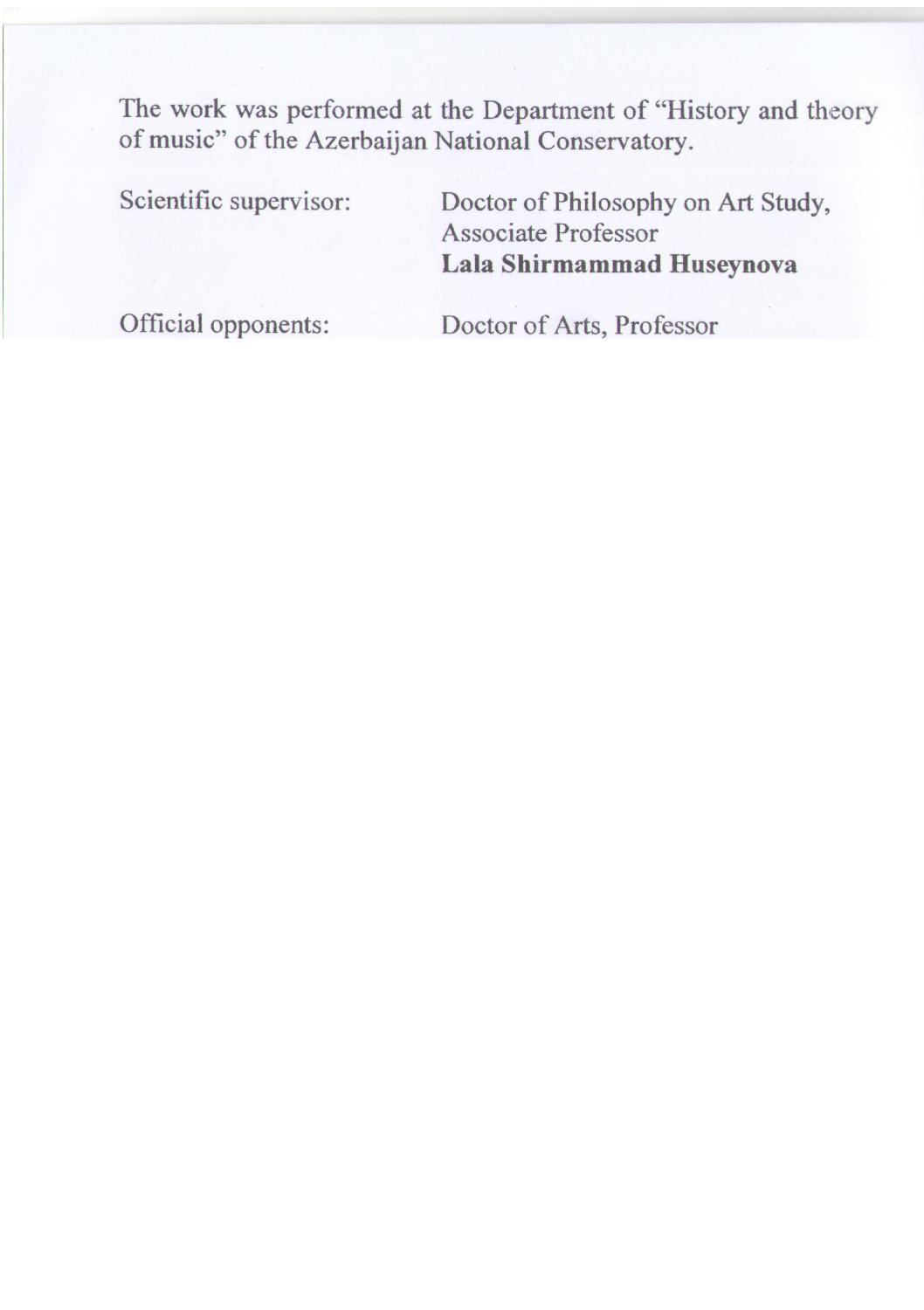#### **GENERAL DESCRIPTION OF THE WORK**

**Relevance of the topic and the degree of development.** The Karabakh region of Azerbaijan, distinguished by its favorable geographical conditions, mysterious nature and richness of cultural monuments, is one of the oldest settlements in the world. Its history was turbulent, and the land was periodically attacked by foreigners. The last such tragic events took place in 1988-1994 as a result of Armenia's policy of aggression. Unfortunately, as a result of the Armenian aggression against Azerbaijan, along with 20 percent of our territory, our valuable cultural treasures have been destroyed. Finally, in 2020, most of Karabakh was liberated from occupation as a result of the 44-day war, and great creative work began to return about one million Azerbaijanis displaced from their homes for nearly 30 years.

Karabakh's intangible cultural heritage is also known for its rich traditional music. The music of this region is characterized by ancient traditions, a wide range of genres and unique performance merits. Karabakh musicians, representatives of the mugam school have played an exceptional role in the development of Azerbaijani music.

Along with the territorial claims to Azerbaijan, the Armenian occupiers continue to assimilate national-spiritual and intangible cultural samples, and present our folk music as their own. That is why the collection, research and promotion of folk music samples in the Karabakh region are especially relevant. Today, while part of the region is still under the control of Armenian separatists, the study of Karabakh's musical folklore is one of the main tasks facing Azerbaijani ethnomusicology. One of the main factors determining the relevance of the current dissertation is the discovery of the features of the folklore of this region, which has its own regional features, the definition of its place and importance in the background of national music folklore.

Labor songs, which are part of the rich folklore of the Karabakh region, have not yet been fully studied from the scientific point of view of ethnomusicology and are still waiting for their comprehensive study. Systematic research and cataloging of labor songs is one of the important issues. In this regard, the chosen topic is very relevant.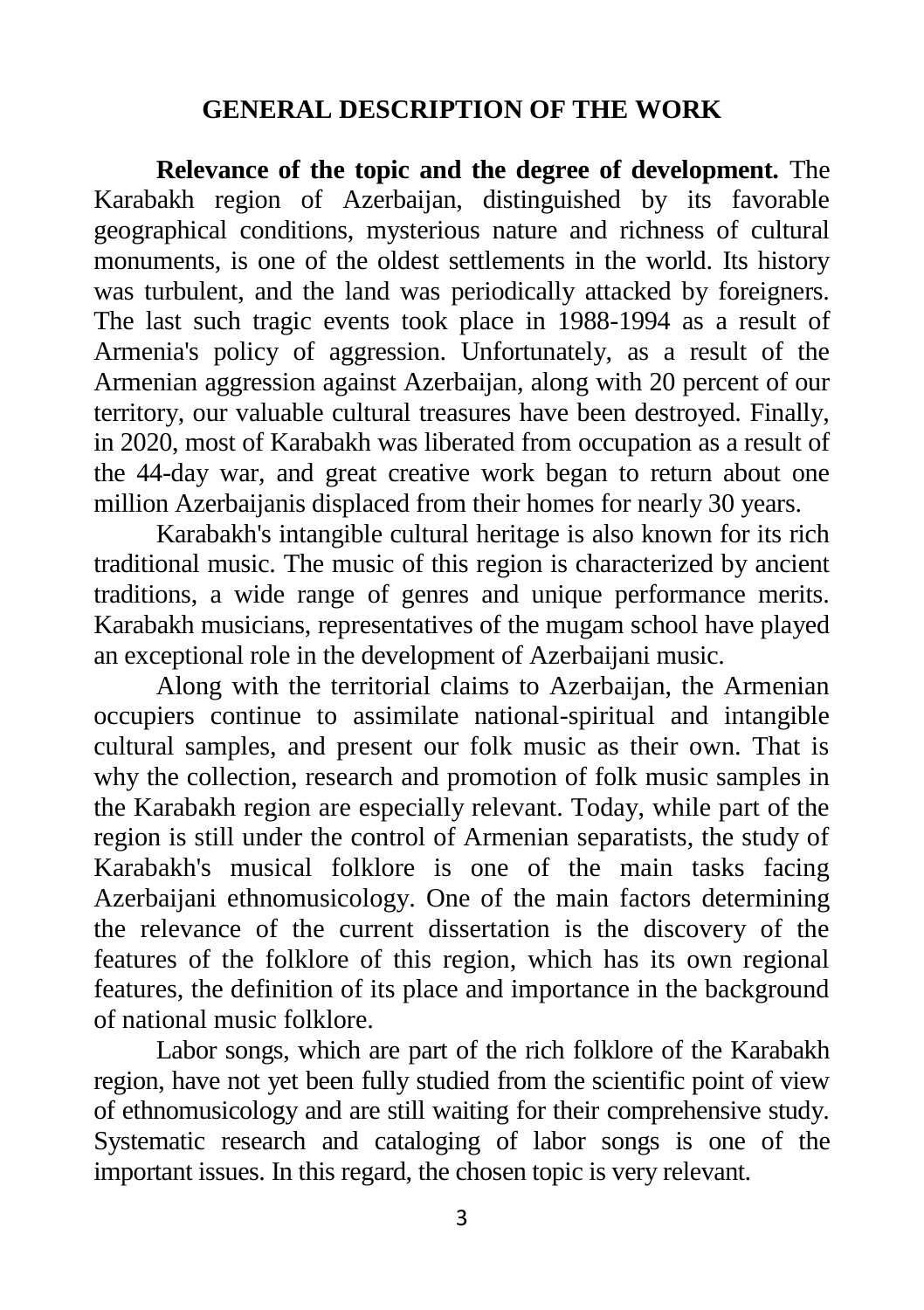The study of the typological and semantic features of folk music of each nation is one of the most important issues in ethnomusicology. Research in this direction can provide an opportunity to gain a deeper understanding of some features of the history, ethnic culture, national musical thinking of the people. On the other hand, the typological and semantic analysis of folk music can give a certain impetus to the development of music dialectology, which is of great importance in ethnomusicology. The study of the musical and stylistic features of labor songs means the study of the most ancient layers of Azerbaijani music. Due to their style, labor songs form a special stage in the history of development of Azerbaijani folklore. Therefore, it is very important to study this topic in terms of modern requirements of ethnomusicology, to record and systematize the collected labor songs.

As it is known, the content of labor songs includes topics related to people's economic life, livelihood, and labor concerns. These songs, created in certain historical periods, can give an idea of the ethnopsychological features of the people. From this point of view, the study of labor songs is one of the most important issues.

U.Hajibeyli<sup>1</sup>, A.Badalbeyli<sup>2</sup>, V.Belyayev<sup>3</sup>, M.Ismayilov<sup>4</sup>, B.Huseynli<sup>5</sup>, A.Isazade<sup>6</sup>, R.Ismayilzade<sup>7</sup>, E.Babayev<sup>8</sup>, A.Ziyadli<sup>9</sup>,

<sup>&</sup>lt;sup>1</sup> Hacıbəyli, Ü.Ə. Azərbaycan xalq musiqisinin əsasları / Ü.Ə.Hacıbəyli. – Bakı: Apastrof, – 2010. – 173 s.

<sup>&</sup>lt;sup>2</sup> Bədəlbəyli, Ə.B. İzahlı monoqrafik musiqi lüğəti / Ə.B.Bədəlbəyli. – Bakı: Şərq-Qərb, – 2017. – 472 s.

<sup>3</sup> Беляев, В.М. Азербайджанская народная песня // – Москва: Сов. композитор, – 1971. – с. 108-163.

<sup>4</sup> İsmayılov, M.C. Azərbaycan xalq musiqisinin janrları / M.C.İsmayılov. – Bakı:  $\text{Isiq}_{2} - 1984 - 100 \text{ s}.$ 

 $5$  Hüseynli, B.X. Azərbaycan xalq rəqs melodiyaları I dəftər / B.X.Hüseynli. – Bakı: Azərnəşr, – 1965. – 42 s.

<sup>6</sup> İsazadə, Ə.İ. Musiqi folkloru. Müasir Azərbaycan incəsənəti və memarlığı / Ə.İ.İsazadə. – Bakı: Elm, – 1992. – 224 s.

<sup>7</sup> İsmayılzadə, R.Y. Azərbaycan xalq mahnıları: / sənətşünaslıq üzrə fəlsəfə doktoru dis. / – Bakı, 1971. – 151 s.

<sup>8</sup> Babayev, E.Ə. Şifahi ənənəli Azərbaycan musiqisində intonasiya problemləri / E.Ə.Babayev – Bakı: Elm, – 1998. – 146 s.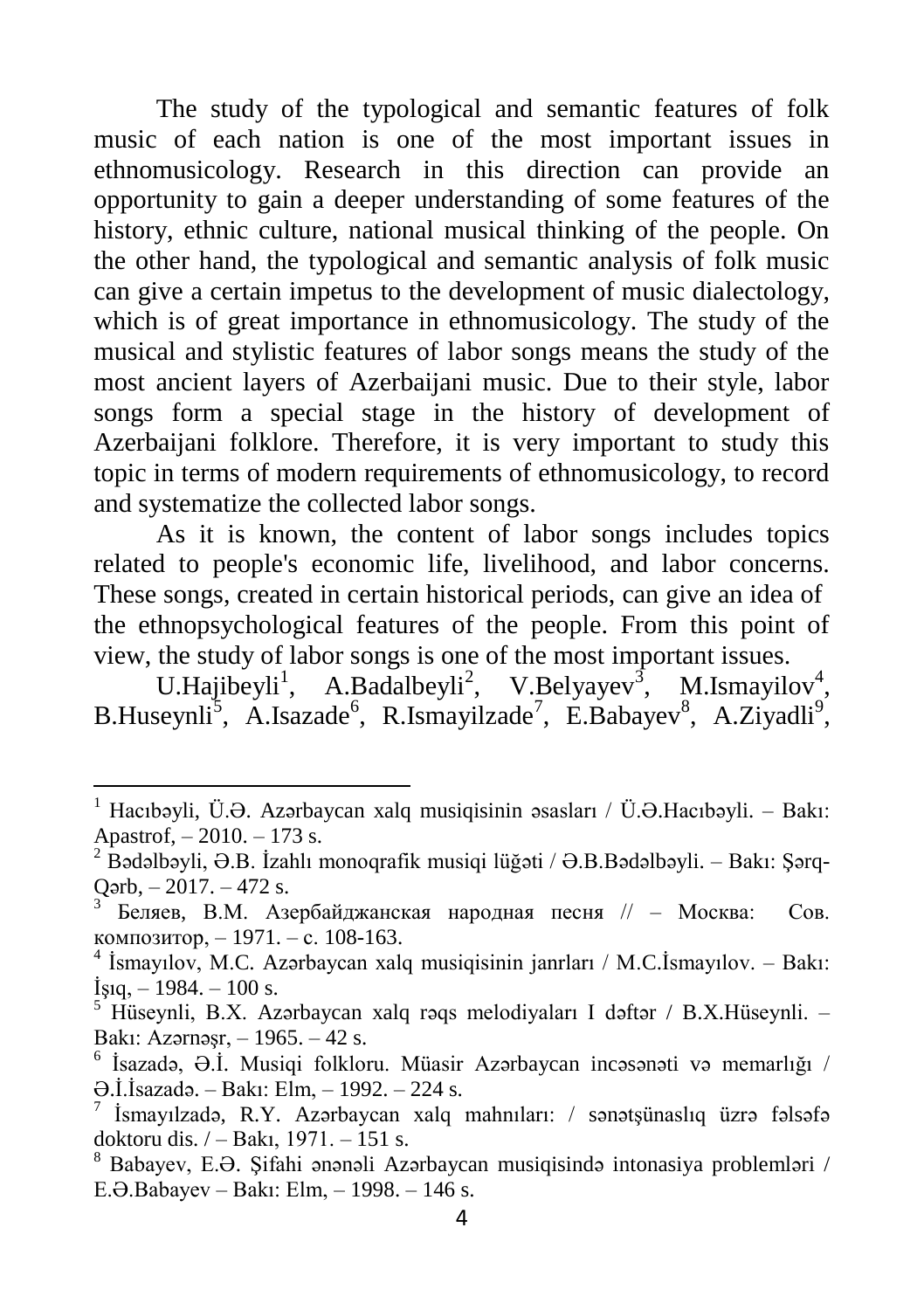T.Karimova<sup>10</sup>, F.Khaligzade<sup>11</sup>, A.Mammadova<sup>12</sup>, C.Mahmudova<sup>13</sup>, A.Hasanova<sup>14</sup>, A.Abdulaliyev<sup>15</sup>, Y.Şipoş<sup>16</sup> in the researches of others, scientific provisions on the classification, history of development, etymology, musical-stylistic features of Azerbaijani folk songs are reflected. In these works, attention was paid to labor songs, their classification issues and stylistic features were clarified. However, at the same time, the collection and involvement of very few labor songs in research has made it impossible to study this field in detail and extensively in musicology. Folklore scholars have gone further in this regard: Bilal Huseynov's dissertation "Labor songs in Azerbaijani folklore" systematically studied the poetic texts of labor songs, gave a broad scientific classification, highlighted their role in the development of Azerbaijani national poetry and the formation of syllabic weight. In this study, for the first time in folklore, the songs of bijar, ilxichi, camel, threshing, gardener, weaver, coppersmith, potter, builder and arakesh were collected and analyzed. The dissertation also focuses on the artistic possibilities of phonetics, which manifests itself in the texts of labor songs, and studies its manifestations.

Among the first sources in the collection and study of Karabakh folklore are examples of folklore from various issues of the magazine SMOMPK (Collection of materials for the description of localities and tribes of the Caucasus), published in Russia in the

1

<sup>9</sup> Ziyadlı, A.Ə. Müasir Azərbaycan musiqisi: / sənətşünaslıq üzrə fəlsəfə doktoru dis. / – Bakı, 1985. – 131 s.

<sup>&</sup>lt;sup>10</sup> Kərimova T.M. Ana folkloru / T.M.Kərimova – Bakı: Azərbaycan, – 1994. – 48 s.

 $Xalıqzadə, F.X.$  Ağalar Əliverdibəyoun musiqişünaslıq fəaliyyəti haqqında  $//$  – Bakı: Musiqi dünyası, – 2001. № 1-2, – s. 30-32.

<sup>12</sup> Мамедова, А.З. Музыкальные миниатюры Азербайджана (народные песниосновные особенности строения) / А.З.Мамедова. – Баку: Элм, – 1990. – 128 с.

<sup>13</sup> Mahmudova, C.E. Azərbaycan xalq və bəstəkar mahnılarının mətn xüsusiyyətləri / C.E.Mahmudova. – Bakı: ADPU, – 2014. – 112 s.

<sup>14</sup> Həsənova, A.T. Azərbaycan xalq məişət mahnılarının lad-məqam əsasları: / sənətşünaslıq üzrə fəlsəfə doktoru dis. / – Bakı, 2008. – 126 s.

<sup>15</sup> Abduləliyev, A.Ə. Azərbaycan musiqi folklor ifaçılığında "zümzümə" anlayışı və onun müasir əmək folklorunda təzahürü // – Bakı: Azərbaycan milli musiqisinin tədqiqi problemləri. III buraxılış, – 1996. – s. 17-33.

 $^{16}$  Sipos, Y. Azərbaycan el havaları. Musiqinin ilkin qaynaqlarında  $/-$  Bakı: Əbilov, Zeynalov və oğulları, –2006. – 604 s.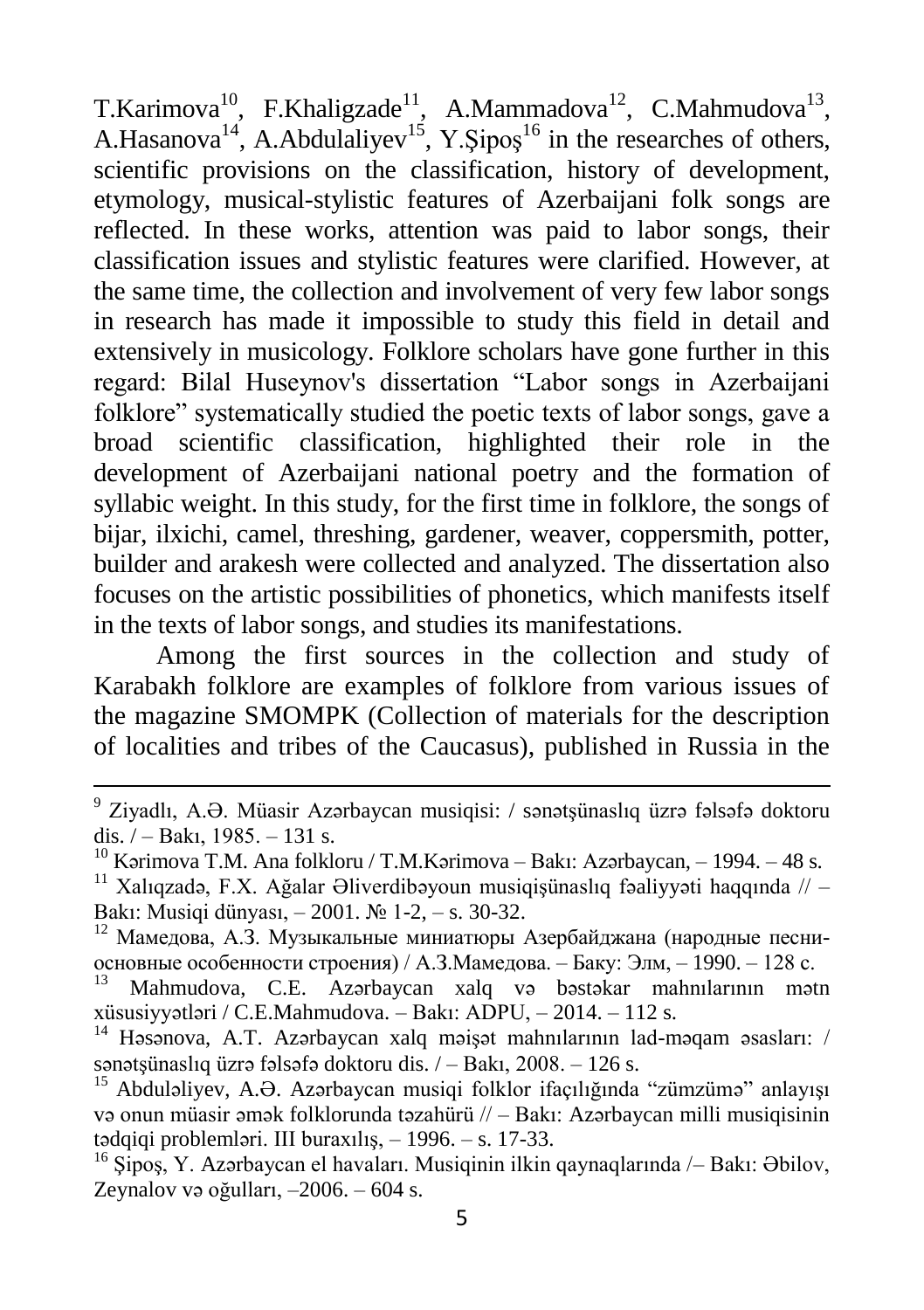XIX century, it is also worth mentioning Jeyhun Hajibeyli's article "The dialect and folklore of Karabakh"<sup>17</sup> published in 1934 in the "Asia" magazine in France. This article provides rich information to European readers about the folklore environment and ethnography of the Karabakh region of Azerbaijan.

Folklore expeditions to the Karabakh region were organized in different periods of the XX century and the collected materials were reflected in the 10-volume publication "Karabakh: folklore is also a history<sup>"18</sup> created by the Institute of Folklore of ANAS. In addition, the 5th volume of the XXI volume "Anthology of Azerbaijani folklore" is dedicated to Karabakh folklore $19$ . However, these publications contained only verbal texts, including texts of a number of folk songs.

It is known that ethnomusicology, which is a modern and multidisciplinary field of science, also benefits from other humanities. Historical-social, geographical-economic situation of Karabakh region and in order to shed light on the general folklore environment we appealed to the research works of A.Garabaghli<sup>20</sup>, B.Huseynov<sup>21</sup>, E.Mehraliyev<sup>22</sup>, Q.Hajiyev<sup>23</sup>, N.Velishov<sup>24</sup>, V.Muradov<sup>25</sup>, V.Piriyevin<sup>26</sup>.

<sup>17</sup> http://hajibeyov.com/research/jeyhun/karabakh.pdf

<sup>18</sup> Qarabağ: folklor da bir tarixdir, I kitab (Ağdam, Füzuli, Ağcabədi, Cəbrayıl, Zəngilan, Qubadlı, Laçın və Kəlbəcər rayonlarından toplanmış folklor örnəkləri) tərt. ed. İ.Rüstəmzadə, Z.Fərhadov – Bakı: Elm və təhsil, – 2012. – 464 s.

<sup>19</sup> Azərbaycan folkloru antologiyası (Qarabağ folkloru) / Red. hey. sədri İ.Abbaslı və b. – Bakı: Səda, c. 5. – 2000. – 416 s.

<sup>20</sup> Qarabağlı, A (Məmmədov Aydın Babaş oğlu). Qarabağ, onun qədim tayfaları və toponimləri / A.Qarabağlı (Məmmədov Aydın Babaş oğlu). – Bakı: Mürtəcim, –  $2008. - 480$  s.<br><sup>21</sup> Hijseynov

Hüseynov, B.H. Azərbaycan folklorunda əmək nəğmələri: / filologiya üzrə fəlsəfə doktoru dis. / Bakı, 2013. – 223 s.

<sup>22</sup> Mehrəliyev, E.Ə. Qarabağ folklor mühiti: uzaq tarixdən bu günümüzə qədər / E.Ə.Mehrəliyev. – Bakı: Nurlan, – 2008. – 228 s.

 $^{23}$  Hacıvev, O.Ə. Qarabağ tarixi / Q.Ə. Hacıyev. – Bakı: Təknur, – 2014. – 225 s.

<sup>24</sup> Tapdıqoğlu, N (Vəlişov Nazim Tapdıq oğlu). Cəbrayıl rayonu. Yaşayış məntəqələri, şəhidləri / N.Tapdıqoğlu (Vəlişov Nazim Tapdıq oğlu). – Bakı: Təknur, – 2014. – 255 s.

 $^{25}$  Muradov, V.A. Oarabağ bölgəsinin xalçaçılıq tarixi / V.A.Muradov. – Bakı: Elm,  $-2015. - 564$  s.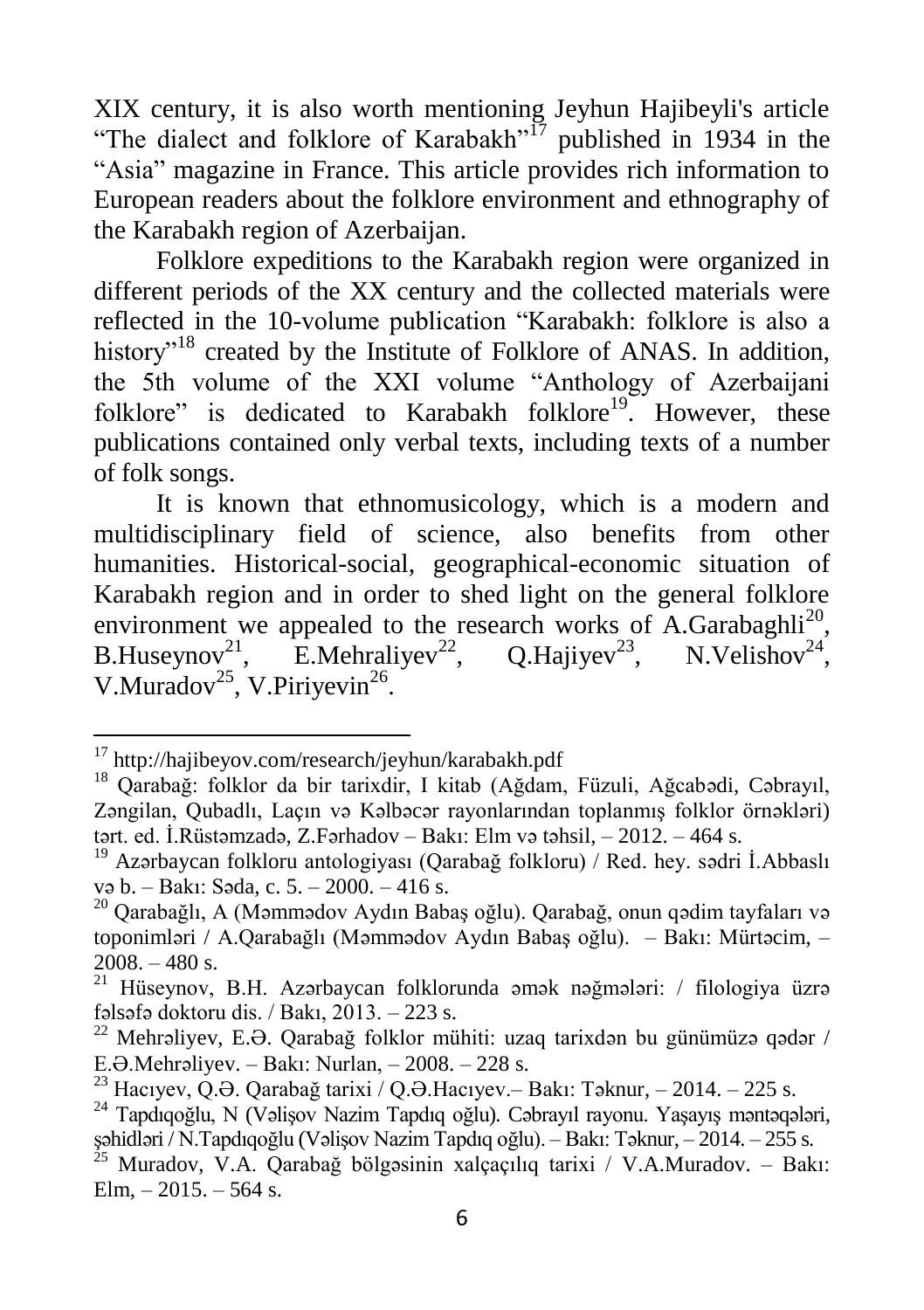It should be noted that the labor songs of the Karabakh region have not yet been the subject of research of an independent scientific work in the field of ethnomusicology, issues related to their typology and semantics have not been studied in detail. In this regard, the dissertation can be considered the first scientific-theoretical research on this topic.

**Object and subject of research.** The object of research of our dissertation is labor songs, which are an integral part of the musical folklore of the Karabakh region. In our research, songs related to Karabakh's cattle breeding, agriculture and other types of labor activity were studied.

The subject of the research is the typological and semantic features of labor songs of the Karabakh region. For the first time in Azerbaijani ethnomusicology, authentic folklore samples were the subject of semantic analysis. The subject of research is also the interrelationships of all elements of the musical language of labor songs, melopoetic features, manifestations of syncretism in this genre of folklore, typological models discovered as a result of comparative analysis, etc. includes.

**Goals and objectives of the study.** The main purpose of the dissertation is to study the typology and semantics of labor songs of the Karabakh region. The main content of the dissertation is to systematize and analyze the labor songs that we collect during regular and consistent field research. The author pays special attention to the solution of the following specific issues that serve this purpose:

- To study the process and history of studying labor songs in Azerbaijan;

- To determine the place of labor songs in the musical folklore of the Karabakh region;

- Investigate the functional nature of labor songs that are organically related to the socio-economic conditions and economic life of the region;

 $\overline{a}$ 

<sup>&</sup>lt;sup>26</sup> Piriyev, V.Z. Azərbaycan XIII-XIV əsrlərdə / V.Z.Piriyev. – Bakı: Nurlan, –  $2003. - 458$  s.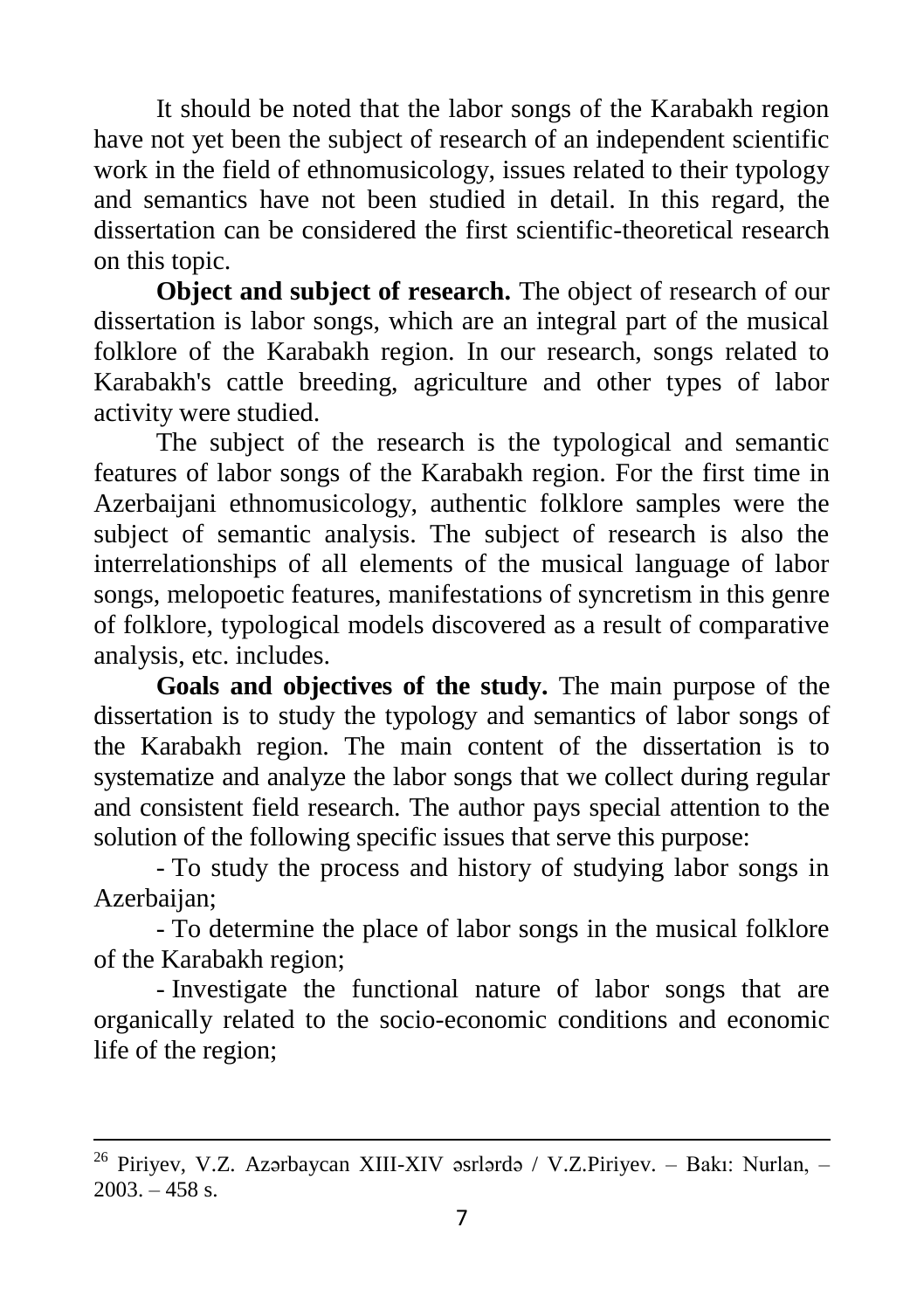- Systematically to classify labor songs using some provisions of structural typology;

- To analyze the musical and stylistic features of labor songs of the Karabakh region;

- Exploring the relationship between music and verbal texts in labor songs, to analyze melopoetic features;

- To consider some forms of syncretism in the labor songs of the Karabakh region;

- To identify certain typological models within the genre based on the methodological basis of structural typology;

- To analyze the semantic features of the examples of labor folklore of the Karabakh region.

**Research methods.** The main methodology of our research is the principles of semiotic analysis. In ethnomusicology, examples of folk music have been studied more as a unity of music and style based on certain grammatical rules. The main purpose of the semantic analysis of ethnic music samples is to identify their semantic units at different structural levels. Semantic, syntactic and pragmatic aspects of semioticism according to the theory of the American scientist Charles Morris, who played an important role in the development of semiotics<sup>27</sup> revealed by us in the labor songs of Karabakh, forms of icon, index, symbol sign types in folklore samples were studied.

The method of comparative analysis was also used in the study. At the same time, the general theoretical principles of musicology, prominent Azerbaijan, as well as scientific theoretical concepts developed in the research of foreign musicologists form the methodological basis of the dissertation. In the dissertation  $M.Q.Kharlap<sup>28</sup>, B.Kholopova<sup>29</sup>, E.Alekseyev<sup>30</sup>, as well as Azerbaijani$ 

 $27$  Семиотика: (составление, вступительная статья и общая редакция Ю.С.Степанова) / Ч.У.Моррис, Н.С.Трубецкой, В.Я.Пропп [и д.]. – Москва: Радуга, – 1983. – c. 42.

<sup>&</sup>lt;sup>28</sup> Харлап, М.Г. Ритм и метр в музыке устной традиции / М.Г.Харлап. -Москва: Музыка, – 1986. – 103 с.

<sup>29</sup> Холопова, В.H. Икон. Индекс. Символ. // – Москва: Музыкальная Академия, – 1997. №4, – с. 159-162.

<sup>30</sup> Алексеев, Э.Е. Нотная запись народной музыки / Э.Е.Алексеев. – Москва: Сов. Композитор, – 1990. – 166 с.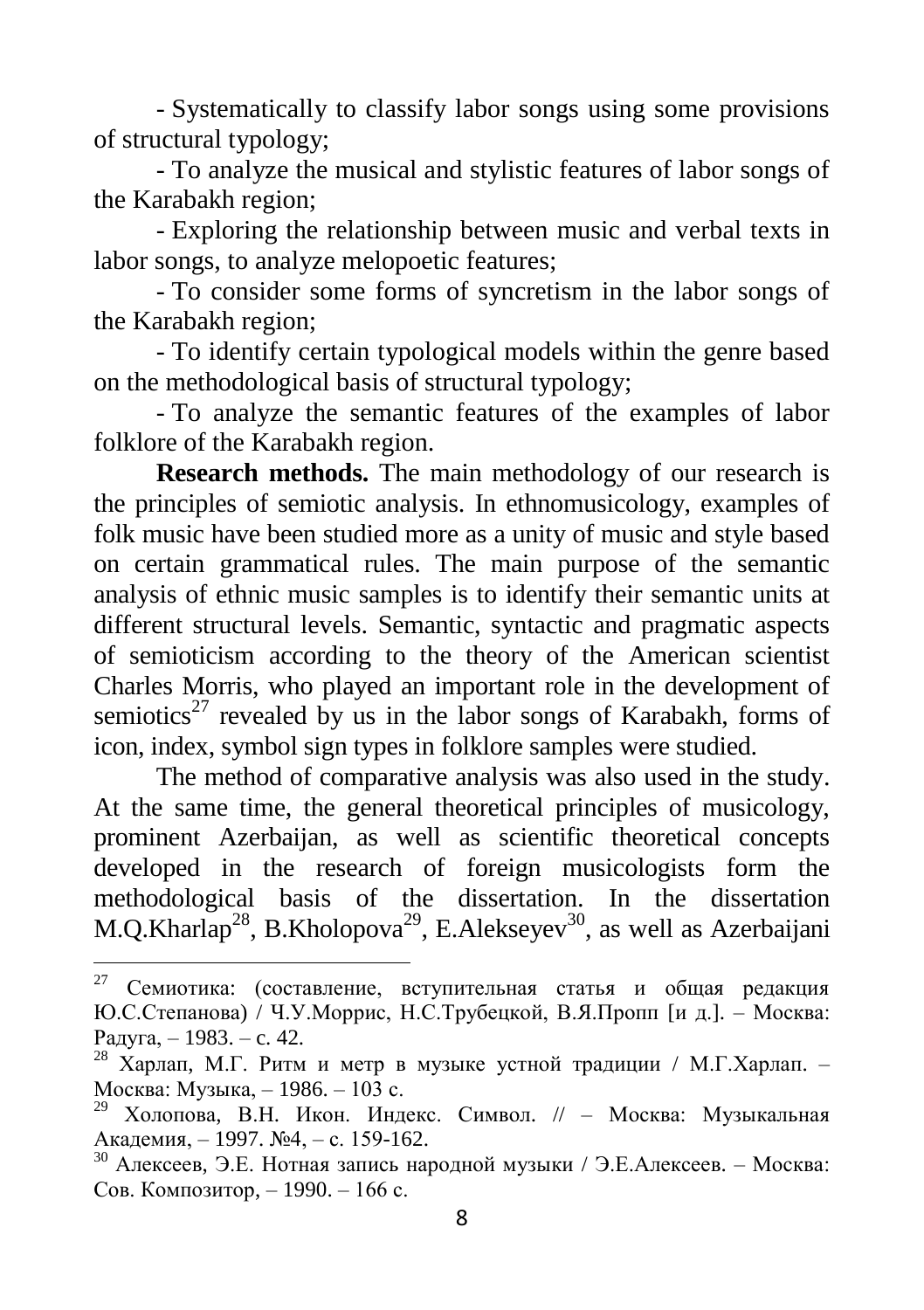musicologists and ethnomusicologists B.Huseynli, E.Babayev, A.Eldarova<sup>31</sup>, F.Khaligzade, K.Dadash-zade, R.Zohrabov<sup>32</sup>, S.Seyidova<sup>33</sup>, T.Karimova, T.Mammadov<sup>34</sup> and the provisions of the theoretical research of others were used.

In the study of makam-intonation features of songs to the fundamental research work of Uzeyir Hajibeyli "Fundamentals of Azerbaijani folk music", while conducting genre classification we have based on the scientific provisions of M.Ismayilov, V.Propp<sup>35</sup>, I.Zemtsovsky<sup>36</sup>, F.Khaligzade, A.Mekhnetsov<sup>37</sup>.

The dissertation uses the method of transition from practice to theory. Since one of the tasks of the research is to study the main stages of development of labor songs, the methodology we refer to is a historical, and, if necessary, comparative, theoretical style analysis that follows a chronological sequence. From this point of view we can note that, written on the basis of theoretical principles of historical-comparative and typological classification methods in accordance with the nature of the dissertation topic.

**The main provisions of the defense** of the research conducted is an important direction and they are listed in this way:

 Study of the influence of historical-social, cultural-culturology factors on the development of the system of oral traditional music genre of the Karabakh region;

 $\ddot{\phantom{a}}$ 

 $^{31}$  Eldarova, Ə.M. Azərbaycan aşıq sənəti / Ə.M.Eldarova. – Bakı: Elm, – 1996. – 166 s.

<sup>32</sup> Zöhrabov, R.F. Şifahi ənənəli Azərbaycan professional musiqisi (Dərs vəsaiti) / R.F.Zöhrabov. – Bakı: Azərbaycan ensiklopediyası-Poliqrafiya birliyi, – 1996. – 72 s.

<sup>33</sup> Seyidova, S.A. Azərbaycan xalq professional musiqisi / S.A.Seyidova. – Bakı:  $\frac{1}{34}$  Sirvannəşr, – 1998. – 56 s.<br> $\frac{34}{34}$  Mammun 1

<sup>34</sup> Məmmədov, T.A. Azərbaycan xalq – professional musiqisi: aşıq sənəti (Dərs vəsaiti) / T.A.Məmmədov. – Bakı: Şur, – 2002. – 96 s.

<sup>&</sup>lt;sup>35</sup> Пропп, В.Я. Поэтика фольклора / В.Я. Пропп. – Москва: Лабиринт, – 1998. – 352 с.

<sup>36</sup> Земцовский, И.И. Б.В.Асафьев и методологические основы интонационного анализа народной музыки // – Ленинград: Критика и музыкознание, – 1980. – с. 184-198.

 $37$  Мехнецов. А.М. Народная традиционная культура: статьи и материалы / А.М.Мехнецов. – Санкт-Петербург: Нестор- История, – 2014. – 440 с.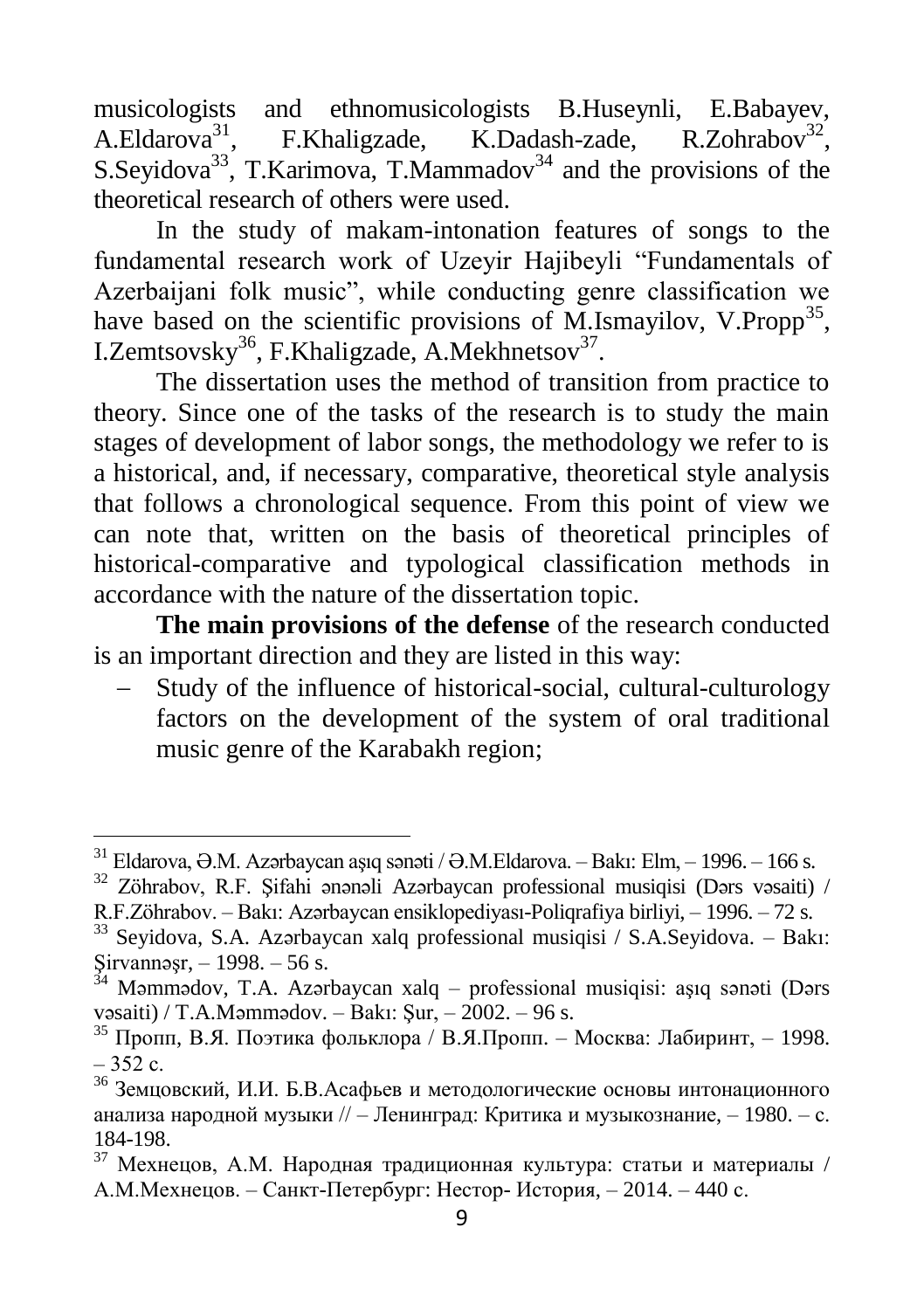- To put forward scientific considerations that can create a basis for the study of the Karabakh folklore environment, its unique musical dialect;
- Determining the place of labor songs in the folklore of the Karabakh region;
- Investigation of the functional nature of labor songs organically related to the socio-economic conditions and economic life of the region;
- Using some provisions of structural typology systematized classification of labor songs distinguished by their diversity;
- Analysis of the musical and stylistic features of labor songs related to cattle breeding and agriculture in the Karabakh region;
- Analyzing the melopoetic features of music and verbal texts in labor songs by examining their interrelationships;
- Consideration of some manifestation forms of syncretism in the labor songs of the Karabakh region;
- Based on the methodological basis of structural typology, the identification of certain typological models within the genre;
- Analysis of semantic features of labor folklore samples of Karabakh region.

**Scientific novelty of the research.** The topic of typology and semantics of labor songs of the Karabakh region is being studied at the dissertation level for the first time in Azerbaijani ethnomusicology. For the first time in research work:

- Rich musical material on labor songs was collected from folklore carriers during numerous folklore expeditions to the Karabakh region;

- Songs related to agriculture, cattle breeding and other types of labor activity, reflecting the occupations and economic life of the population of the region, were recorded and thoroughly analyzed.;

- Songs about the comb, songs related to the weaving of the fabric, as well as songs about paint, tandirbashi, Yelbaba, kirkira, gardener and so on. was analyzed;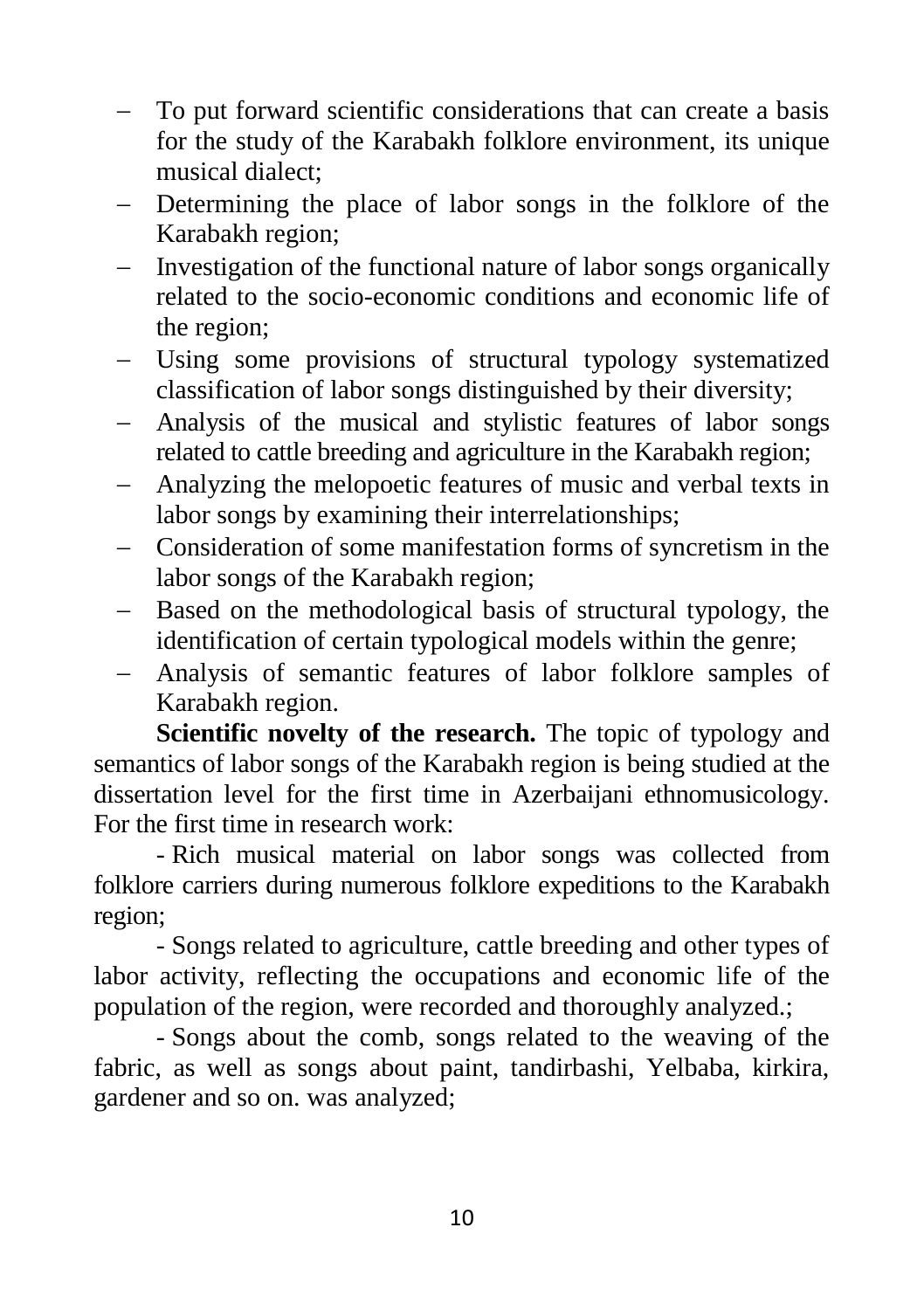- Semantic features of labor folklore samples of Karabakh region, performs emotional-expressive and subject-descriptive functions icon and index type symbols were revealed;

**The theoretical and practical significance of the research** is that the material presented in the dissertation can be used as a source by ethnomusicologists. Today, at a time when many genres of labor songs are disappearing, the historical and cultural significance of the musical-ethnographic material presented in the dissertation is very great. The results obtained at the Azerbaijan National Conservatory, Baku Music Academy, Azerbaijan State University of Culture and Arts, as well as other higher education institutions with music faculties include "Azerbaijani folk music", "Fundamentals of Azerbaijani folk music", "Ethnomusicology", "Music of Turkic peoples" can be used as a source in the teaching of subjects such as. At the same time, the theoretical provisions of the dissertation and examples of authentic folklore recorded for the first time by the author can be origin and source for scientific research in the field of folk music.

**Approbation and application.** The main results and provisions of the research are reflected in the articles (19) published in periodicals included in the international summarization and indexing systems of Azerbaijan, as well as Turkey, Kazakhstan and Tatarstan. Reports on the subject have been heard at many scientific conferences.

**Name of the organization where the dissertation work was performed out.** The dissertation work was performed out at the "History and Theory of Music" department of the Azerbaijan National Conservatory.

**The total volume of the dissertation as marked, indicating the volume of the structural units of the dissertation separately.**  The dissertation consists of an introduction, three chapters, fifteen sections, conclusion, list of used literature, samples of music notation written by the author and an appendix based on information about informants. As for the volume of the structural units of the dissertation, the introduction consists of 11 pages 19 473, Chapter I 42 pages 73 344, Chapter II 33 pages 49 747, Chapter III 32 pages 46 522, and the result 12 pages 20 774. The total volume of the research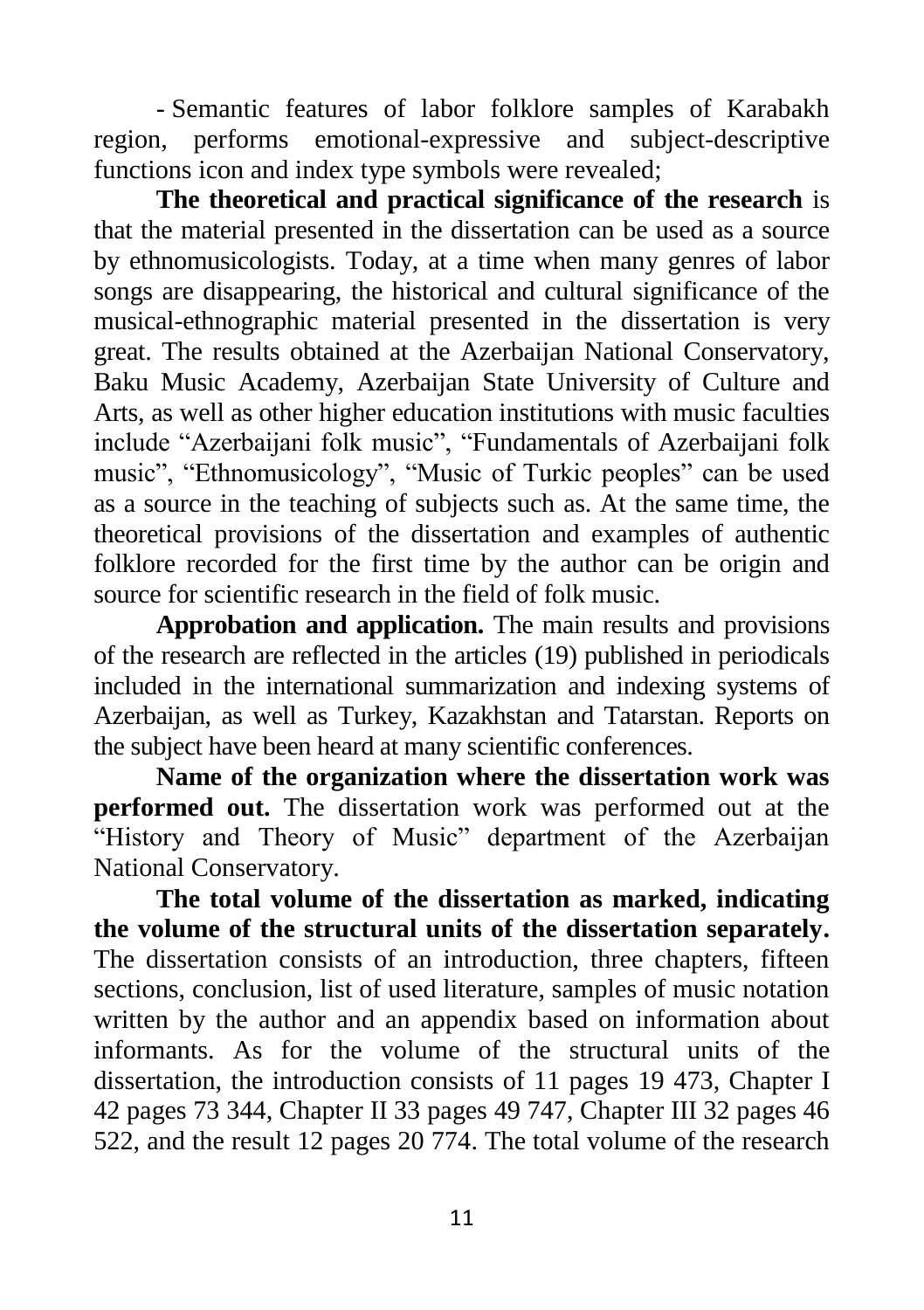(excluding the list of references and appendices used) is 132 pages and 212 416 characters.

### **MAIN CONTENT OF THE WORK**

In the **introductory** part of the dissertation the relevance and degree of development of the topic is substantiated, its scientific novelty is explained, goals and objectives of the research, including methods used in scientific research, the main provisions put forward for defense, the theoretical and practical significance of the research is determined.

**The first chapter** of the dissertation is titled **"The place of labor songs in the musical folklore of the Karabakh region"**. This chapter consists of three sections.

The first section is entitled "From the history of the study of Azerbaijani labor songs". This section discusses the history of recording and studying labor songs, which are an integral part of our musical folklore.

The second section of the first chapter is devoted to "Collection and research of Karabakh folklore". Since the beginning of the 20th century, the process of collecting samples of Karabakh's artistic culture has been intensive. In the first decades of the last century, in the study of Karabakh folklore "The Society for the Study and Application of Azerbaijan" which has been operating since 1923, and "The Scientific Research Music Cabinet (SRMC)" established at the Azerbaijan State Conservatory in 1932 played an important role. In general, a number of music-folklore expeditions to Karabakh were organized in the 20th century, but the collected musical materials were often published in different years in the collections of "Azerbaijani folk songs", as well as in musicology, without indicating specific regions.

The third section of the first chapter is titled "On the genre system of the musical folklore environment of Karabakh in modern times (based on the results of our folklore expeditions)". Based on the material we collected during the folklore expeditions organized by us in 2013-2018 to various villages of the Karabakh region, as well as settlements inhabited by obligatory refugees in other regions, we can conclude that the musical folklore environment of Karabakh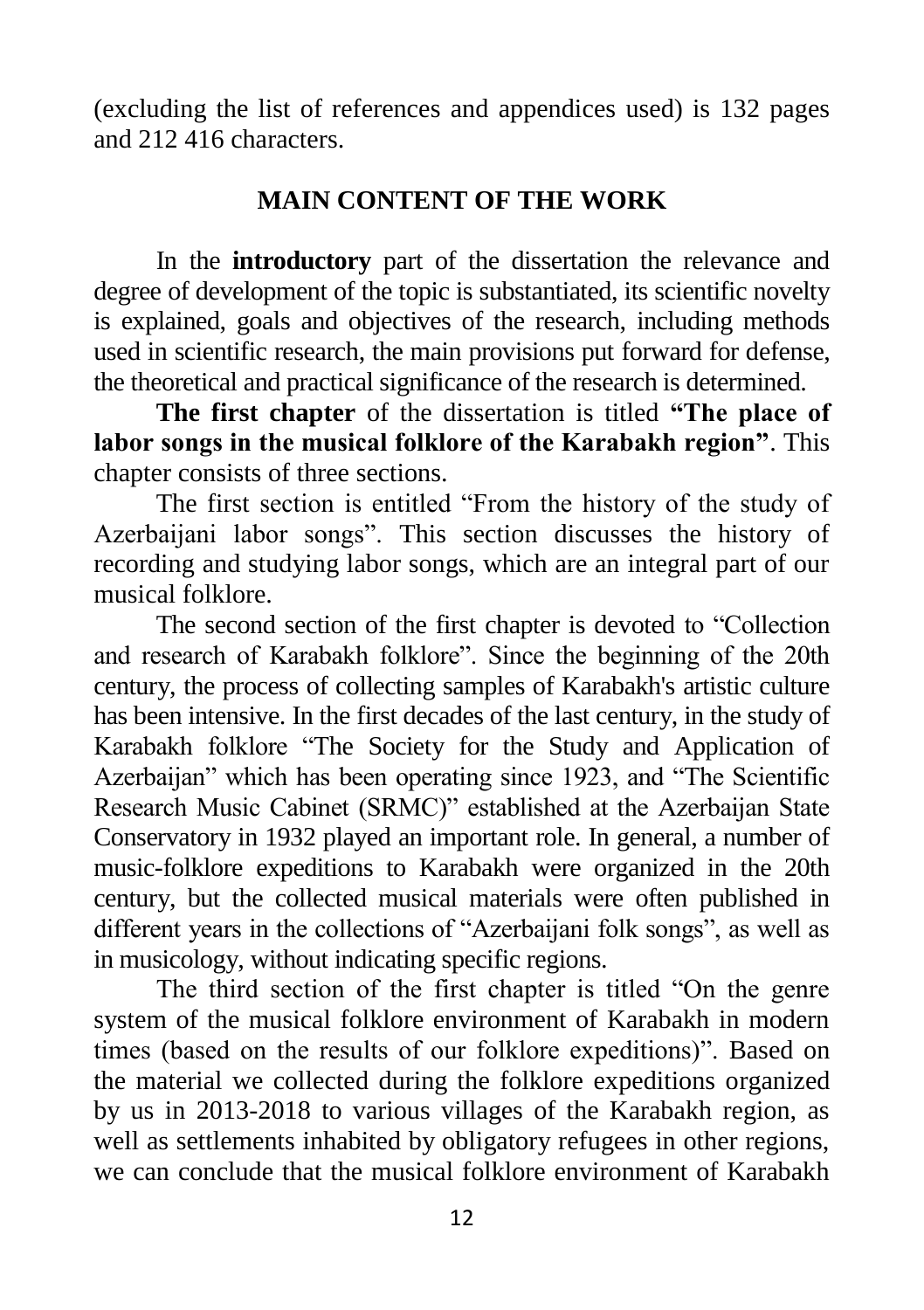consists of the following genres: ceremonial songs, household songs, historical songs, labor songs.

Labor songs have a special place in the system of music folklore of the Karabakh region and they are divided into several groups: "hunter songs", "sayashi songs", "milking songs", "holavar songs", "silking songs", "fishing songs", "carpet songs" and so on.

Based on the examples obtained from folklore expeditions, we considered it expedient to give a typological classification of Karabakh labor songs in the following order:

- 1. Labor songs related to cattle breeding
- 2. Labor songs related to cropping
- 3. Songs related to other types of labor activity.

The second chapter of the dissertation is called **"Labor songs related to cattle breeding and cropping"**. This chapter consists of six sections. According to the surveys we conducted during the folklore expeditions, based on the material we collected, we can say that in the past in Karabakh, cattle-breeding, ilxichi, sayachi, shepherd, milking, nehre songs, at the same time, songs related to cotton growing, viticulture, as well as gardening, which are important areas of agriculture, are widespread.

The first section of this chapter analyzed "Sayachi songs". As cattle breeding has played an important role in the economic life of the people of Karabakh for centuries, sayachi songs, one of the oldest types of labor songs, have also developed in this region. Presented as the first labor songs of ethnographers and folklorists, the sayachi songs mainly glorify the life of a sheep-breeding. Sheep farming is especially praised in the sayachi songs collected by us. It should be noted that a comparative analysis of each sayachi song we analyzed was given.

The second section of the second chapter analyzed "Milking songs". Milking songs have a special place among the songs created in connection with cattle breeding. Based on our observations during our expeditions, we can say that these songs now mainly reflect women's work. Milking songs are of special importance in cattle songs related to women's labor. Milking songs, like sayachi songs, are one of the oldest songs created in connection with cattle breeding. However, the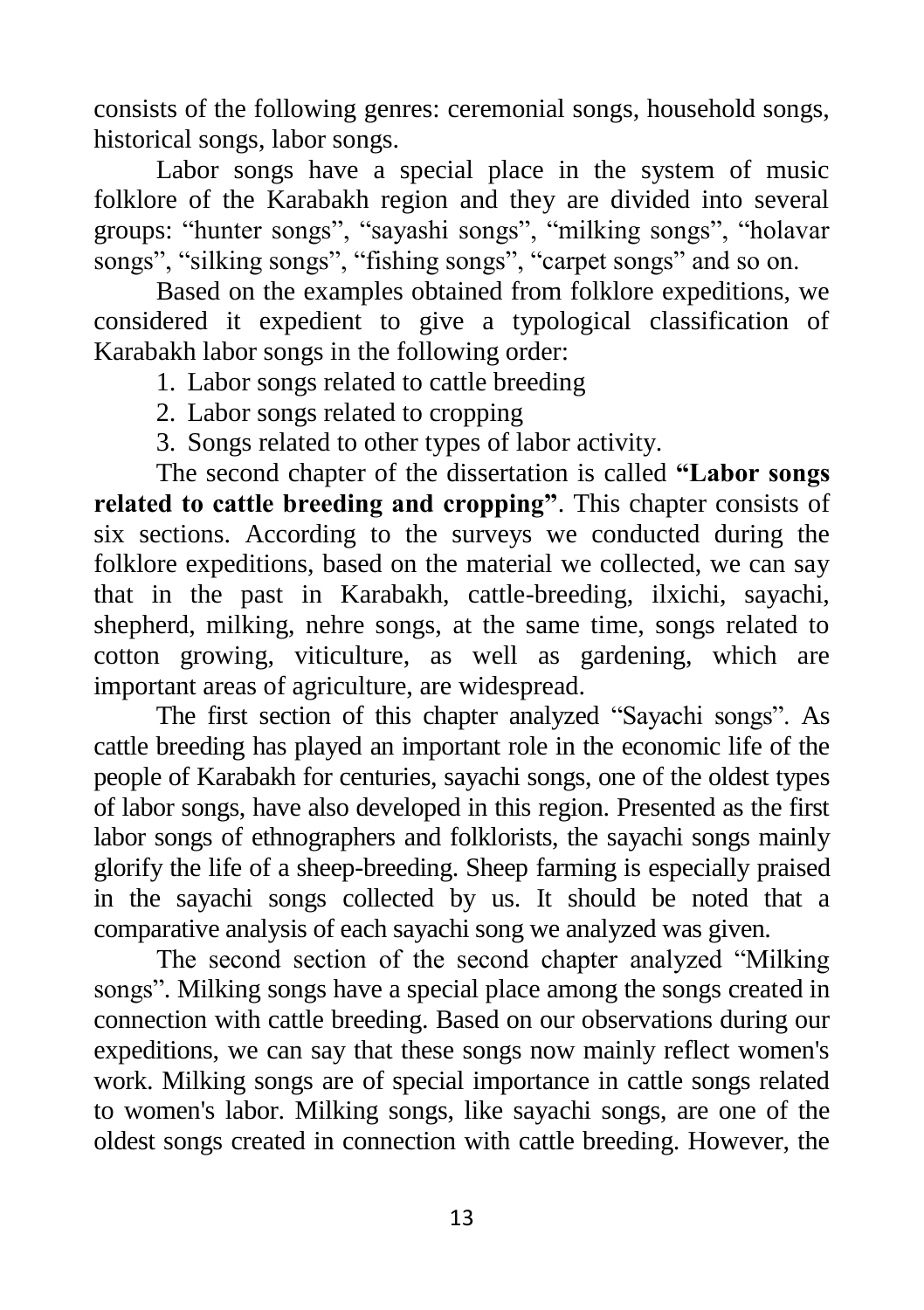difference between these genres is that sayachi songs are related to sheep, and milking songs are related to both sheep and cow farming.

The third section of the second chapter is dedicated to "Songs of the Nehre". Nehre songs occupy an important place among the authentic folklore genres of Karabakh. As is well known, labor songs are articulated in accordance with the working conditions and the sound made by the labor tools. From this point of view, we can note that the peculiar tempo-rhythm of the nehre songs also develops synchronously with the movements of the nehre labor instrument. Some animistic imaginations of the Azerbaijani people are also reflected in these songs. Nehre songs are also of special importance in terms of musical semantics. Many of the nehre songs we analyze perform emotional-expressive and subject-descriptive functions. From a semiotic point of view, these symbols can be characterized as icons and indexes. Thus, in the semantic content of many of the Nehre songs we have analyzed, similarity, supplication, etc. emotions have found their expression. On the other hand, the meter-rhythmic structure of these songs describes the swaying of the nehre. The song Nehre performed by Ethnofor Rustamova Samaya is of interest in terms of following the characteristics of this genre of labor songs:

Sample 2.3.1



The fourth section of the second chapter reflected "Shepherd's songs". During folklore expeditions to the Karabakh region, we managed to record several shepherd songs from Telman Huseynov, a resident of Otuzikiler village, Barda region. First of all, it should be noted that the poetic text of three of the shepherd's songs sung by the ethnophore (№14, 15, 16) belongs to the performer. As the ethnophore noted during the interview, the texts of these songs form certain parts of the poem he wrote. The content, weight and rhyming features of these texts lead us to the conclusion that the poem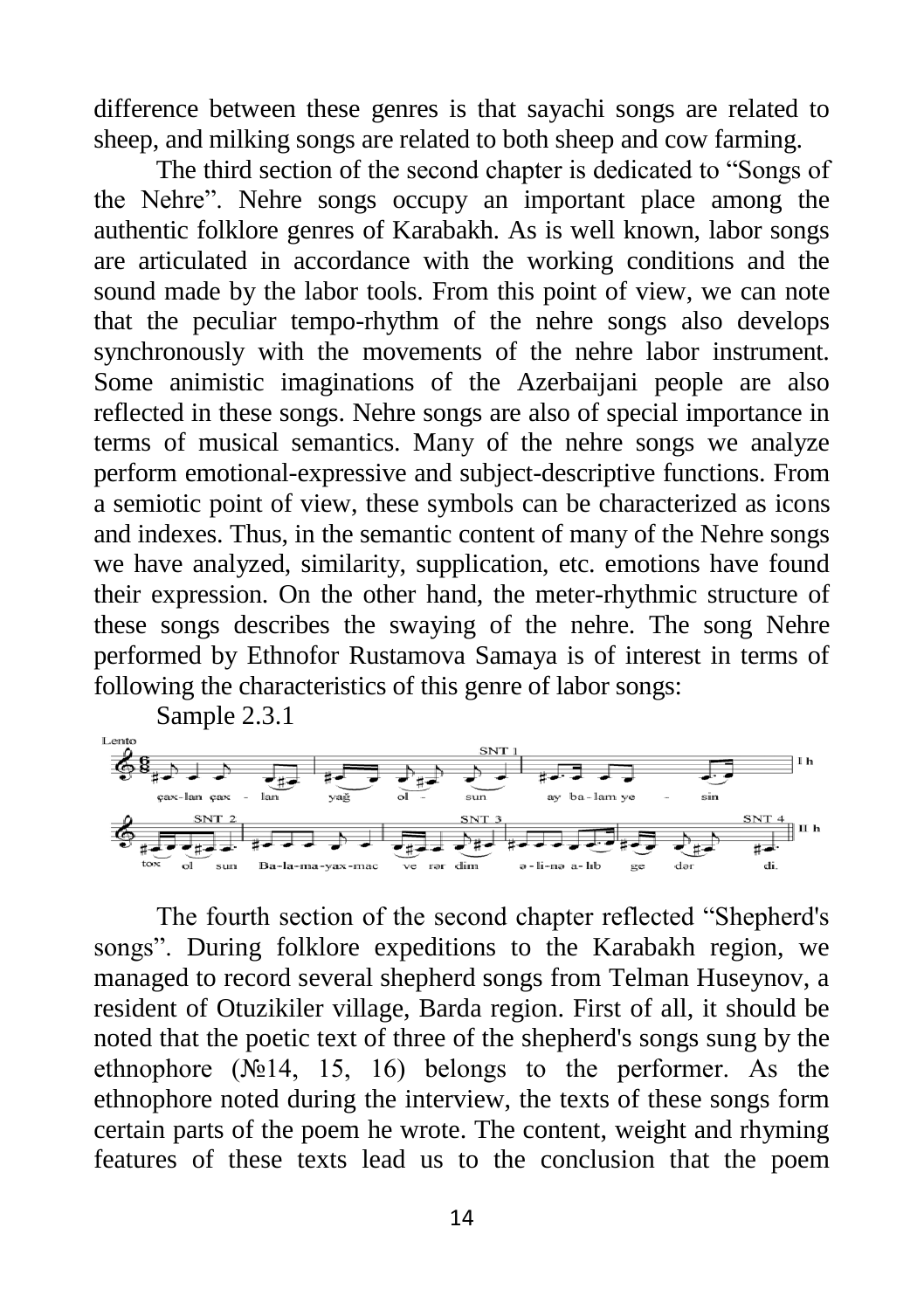authored by the ethnophore was written in the style of M. Shahriyar's poem "Hello Heydar Baba". The similarity of the musical-syntactic, moment-intonation and meter-rhythmic features of all three shepherd songs involved in the analysis indicates that they are different variants of the same melotype.

The fifth section of the second chapter is titled "Cotton Songs related to Farming". The labor songs of the Karabakh region related to farming include cotton songs, which are rarely sung today. India is the homeland of cotton, known around the world as "White gold". This plant was brought to our country through the countries of the Ancient East, especially Iran. Cotton, which is a strategic crop in the agricultural sector of Azerbaijan, has also played an important role in the development of weaving. Cotton, which is characterized by high productivity, is grown mainly in the areas along the Kur-Araz coast (Fizuli, etc.).

"White gold", which has an important position in the economy of the Karabakh region, is, of course, reflected in the folklore of music. Thus, many songs were sung by farmers while farming, and these songs have been passed down from century to century, from generation to generation has survived to the present day. Interestingly, these songs reflect some features of the process of planting cotton, farmers' expectations of a rich harvest.

It should be noted that during our expedition to Fizuli, we managed to record cotton songs performed by many ethnophores. Ethnophores living in the same region but in different villages performed completely different examples of folk music.

In the last section of the second chapter, we have analyzed "Songs about gardening and viticulture". Gardener and vineyard songs have a special place in the labor folklore of the Karabakh region. These songs, which we collected during the expedition, glorify the work of a gardener. Kuflen (kufdibi, swing) is an example of the genre of labor song which is related to horticulture. Only one of the rare kuflen songs sung today has been transcribed by us (Appendix 25). Kuflen song performed by 84-year-old Samaya Rustamova, a resident of Karimbayli village of Fizuli region, is distinguished by its archaic features. The song has a one-part composition and consists of from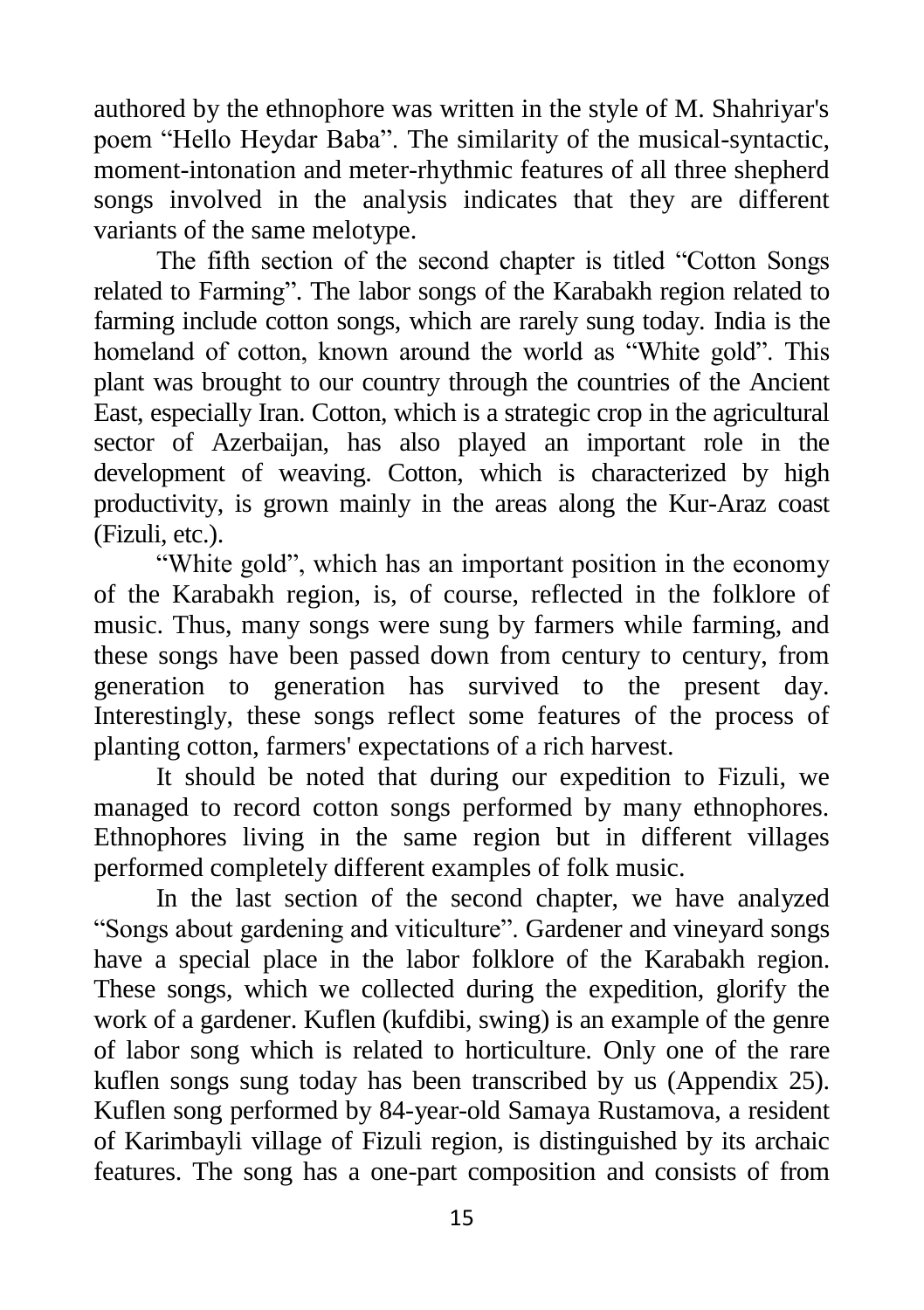only 3 CNT. The musical composition of the sample we analyzed is based on numerous repetitions of monotonous melodic phrases, which indicates the ancient origin of the song.

Today, rare performed labor songs include songs related to viticulture. During folklore expeditions to the Karabakh region, we managed to record only one grape song. The melopoetic features of the grape song are of interest in terms of studying the synthetic nature of authentic folklore.

The third chapter of the dissertation is called **"Songs related to different types of labor activity"**. This chapter consists of six sections. Among the labor songs we have collected for the first time in the section titled "Kirkira songs", kirkira (or kirkirafirlatmalar) songs are distinguished by their originality. Kirkira – is manually operated tool for grinding (this tool is also called "hand mill", "hand stone"). Kirkira was once one of the most widespread archaic tools in the Karabakh region. The meter-rhythmic organization of kirkira songs involved in the analysis is distinguished by its semantic richness. The rhythm variability and articulatory features characteristic of this genre are most likely a clear example of the reflection and syncretic unity of the hand mill work process in the artistic imagination.

The second section is called "Yel baba songs". Rarely performed Yel Baba songs are analyzed here. According to the research of researcher B.Huseynov, it can be concluded that this mythological image is embodied in folk songs. Commenting on the multifunctionality of this image, the researcher notes: *"Yel Baba has 4 functions only in labor songs. It serves to summon the wind in the songs of the threshing floor, to calm the wind in the songs of the fisherman, to light the hearth in the songs of the coppersmith, and to move the fairies in the songs of the millerYel Baba was described by fishermen as bad, threshers as good, and coppersmiths and blacksmiths as auxiliary characters. Multifunctionality sometimes makes it difficult to determine the appointment of these songs"*<sup>38</sup> .

<sup>38</sup> Hüseynov, B.H. Azərbaycan folklorunda əmək nəğmələri: / filologiya üzrə fəlsəfə doktoru dis. avtoreferatı. / – Bakı, 2013. – s. 9.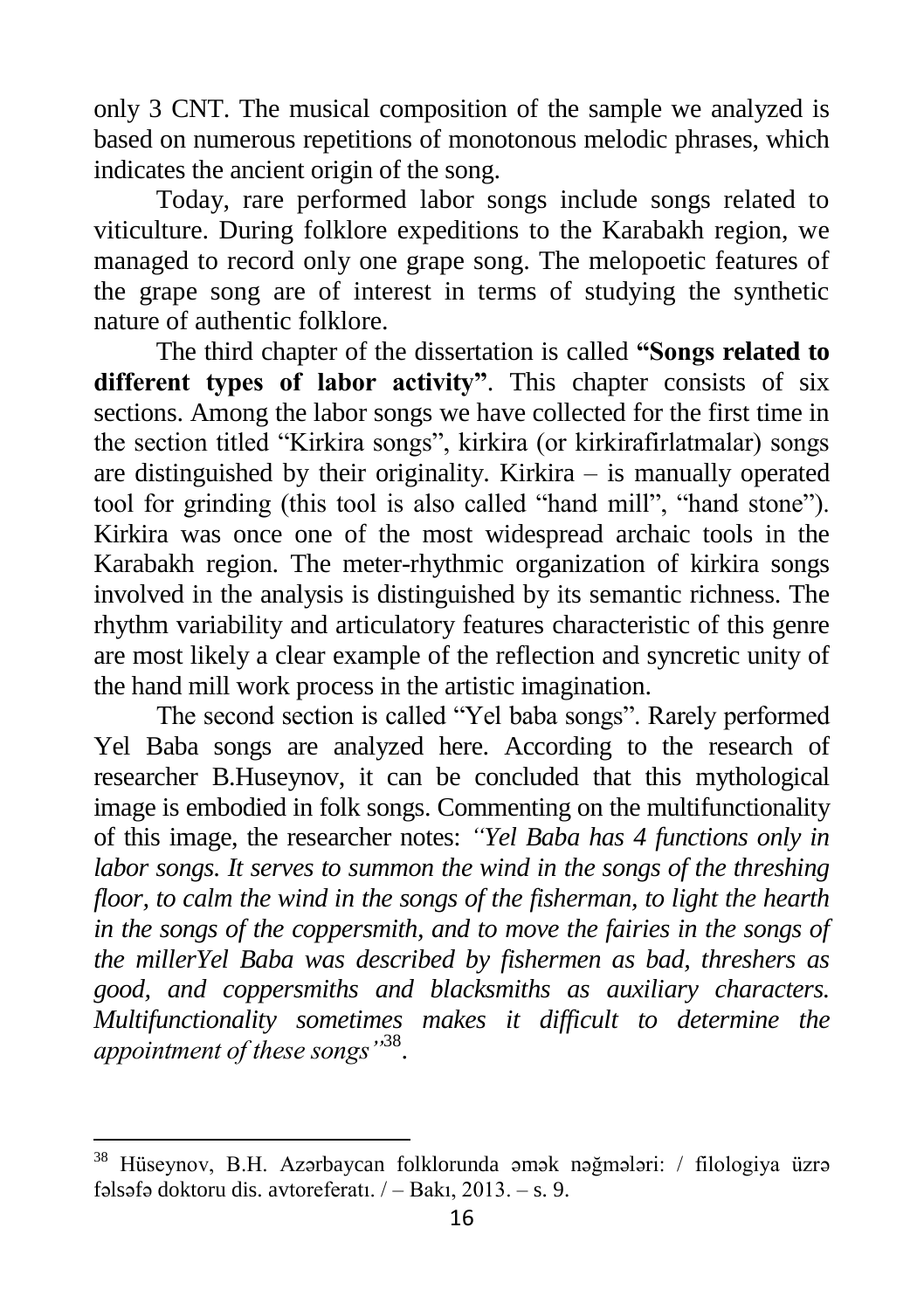In the third section, "Sac and tandir (tandirbashi) songs" are analyzed. Today, seldom performed labor songs include sac and tandir (tandirbashi) songs. The meter-rhythmic organization of these analyzed songs is distinguished by its diversity. The tandoor songs we have analyzed can be considered a shining example of the syncretic nature of labor songs. In these examples of labor song, the musical and verbal elements are organically related to certain bodily movements associated with labor activity.

In the fourth section, "Weaving Songs" was given. In the authentic folklore system of Azerbaijan, weaving songs, distinguished by their diversity and variety, include cehre, dyer, hasir, carpet, comb etc. applies to song types. These songs differ in their artistic function and execution characteristics. Among the weaver songs we have collected, cehre songs dominate. Cehre is a tool used for spinning yarn and once played an important role in the household life of the people. There are also many proverbs about the cehre: "Whoever deals with the cehre instrument will be more skilled", "If you use the Cehre tool, you will have a dress" and so on. Each of the cehre songs collected during the expedition attracted our attention by being sung in accordance with the rhythm of the labor process. Undoubtedly, this factor is important in the semantic syntax of the songs studied by us. As noted by F.Khaligzade, *"although the rhythm layout is repeated several times in the 6/8 scale, which is characteristic of Azerbaijani folk music, the raising and lowering of the hand during the rotation of the cehre (arsis and thesis concepts of a kind of ancient theorists) have stable and unstable and creates a special "inner rhythm". When this or that labor song is not sung during work, may lose its typical style and genre*  features"<sup>39</sup>.

Cehre songs, mainly based on trichords and tetrachords, are of interest in terms of studying the process of early intonation of Azerbaijani folk music. Elements of modal rhythm also manifest themselves here. The examples we have analyzed are in the form of

 $\overline{a}$ <sup>39</sup> Xalıqzadə, F.X. Üzeyir Hacıbəyli və folklor / F.X.Xalıqzadə. – Bakı: Şərq-Qərb,  $-2014. - s.48.$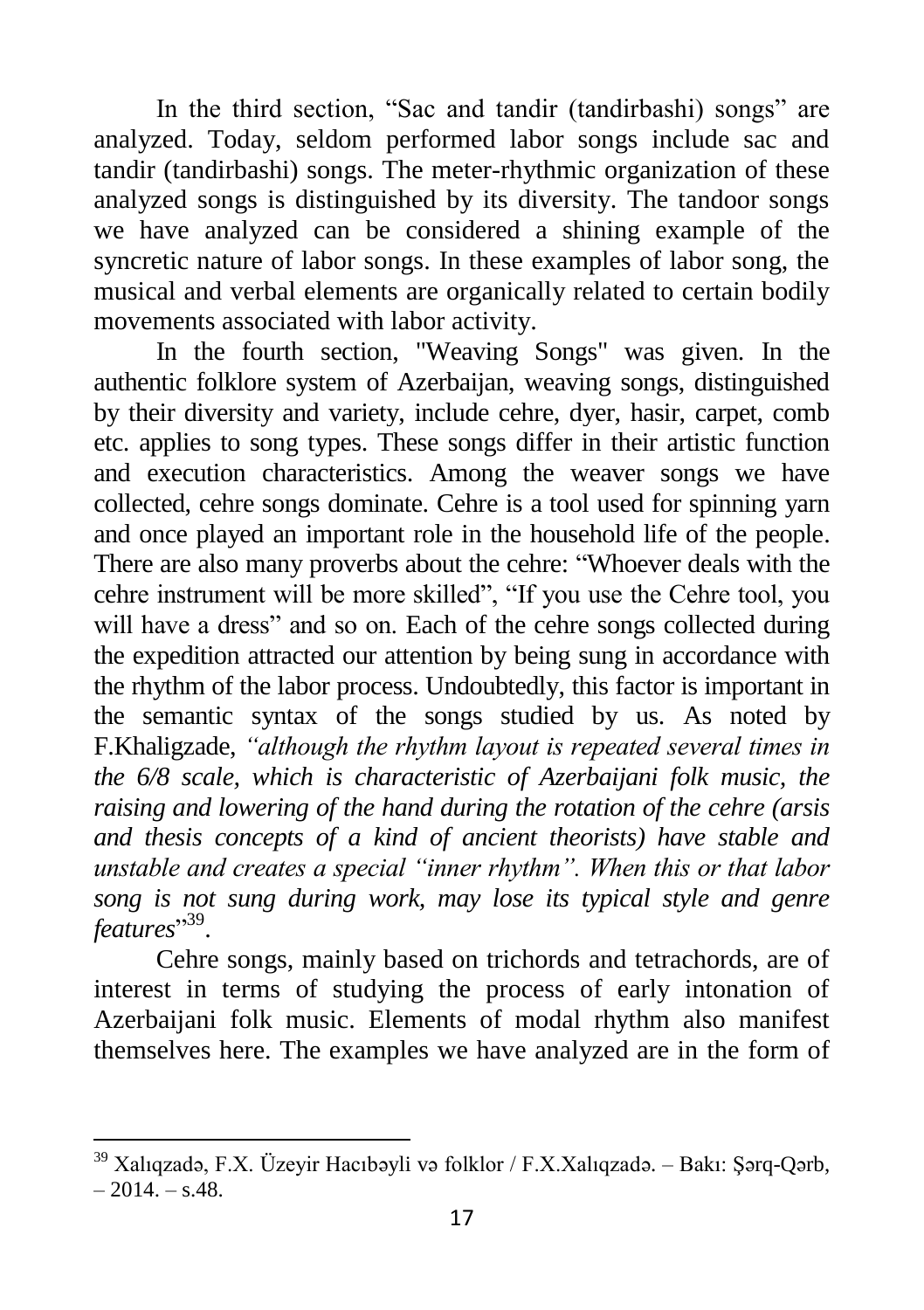couplet – variant, but in each of the variants the methods of crystallization of the form are purely individual.

A comparative analysis of a number of cehre songs involved in the analysis proved that they belonged to the same melotype. The typological features of the detected melotype are summarized in the following table:

Schedule 3.4.1

| <b>Element of musical language</b> | <b>Significance</b> |
|------------------------------------|---------------------|
| Sound sequence (on a 12-ton        | $3 - 1 - 0$         |
| system)                            | $C; B=3(310)$       |
| Basic contours of the melodic      | $3 - 0$             |
| line                               |                     |
| Extraneous sounds of the           | $6/8$ $M$ $N$ $ M$  |
| melodic line                       |                     |
| Meter-rhythmic scheme              |                     |

Hasir and carpet songs have a special place in the series of weaving songs. Until recently, hasir was one of the important attributes of the household life of Azerbaijanis. It should be noted that, unlike other regions, only women weave hasir in the Karabakh region. Our grandmothers weaving hasir created invaluable examples of syncretic art in connection with the art of weaving. While on folklore expeditions in different regions of the Karabakh region, ethnophores told us that in the past they have sung special songs while weaving hasir, but now that they are elderly, they have forgotten these songs. Finally, after a long search, Zabish Gojayeva, a resident of Araz Yaglivand village, Fizuli region, sang a few hasir songs during the survey, noting that she had woven hasir in the past. These songs, distinguished by the originality of the musical language and the peculiarities of articulation, can be considered interesting examples of authentic folklore of the Karabakh region.

One of the genres of associated with the art of weaving is comb songs in oral traditional Azerbaijani music. A comb is a tool used in the art of weaving to comb wool. Unfortunately, today comb songs are one of the rarest examples of folklore. From this point of view,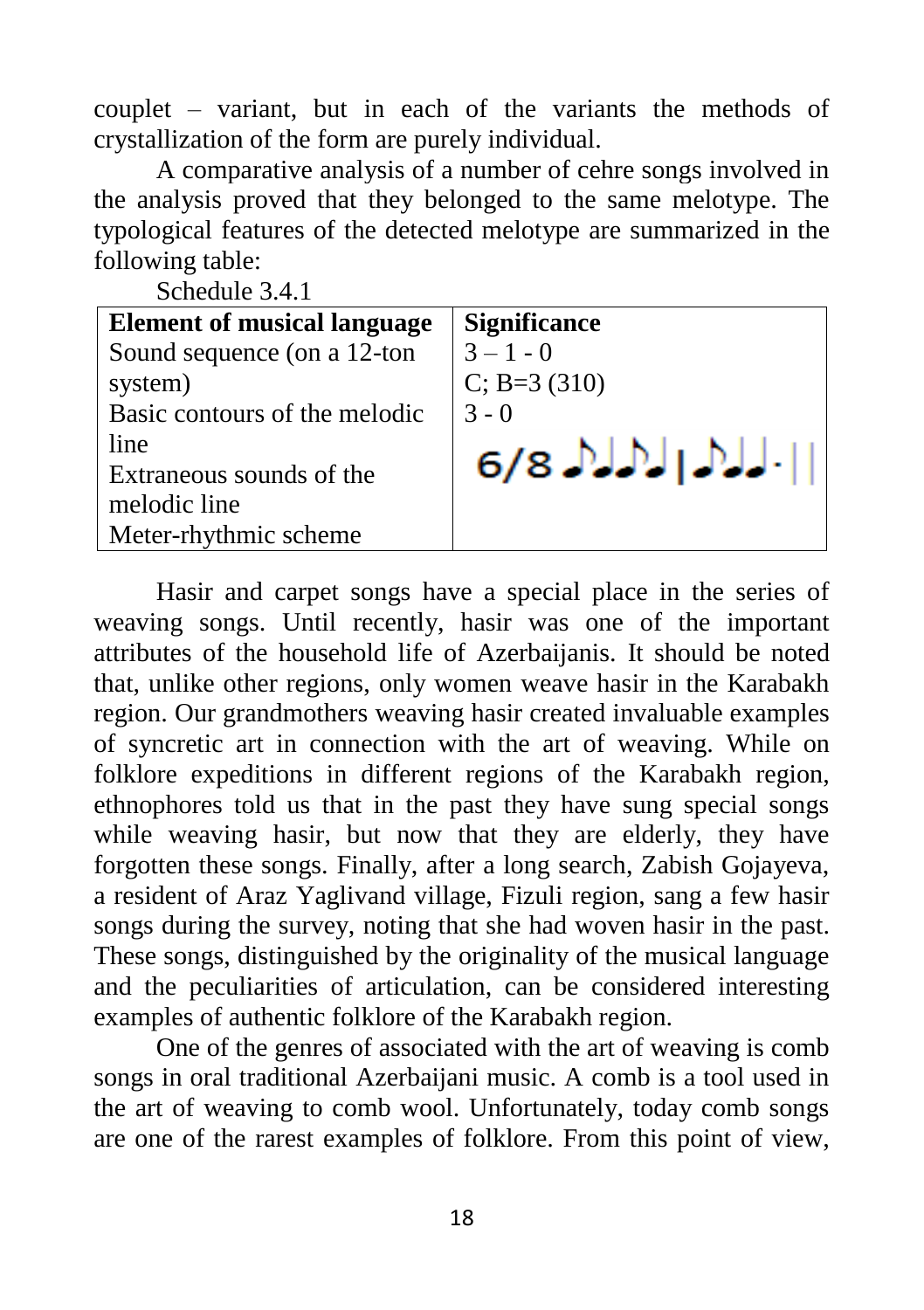the song performed by informant Maleyka Javadova is of great scientific interest (Note Appendix №17).

In the fifth section, "Boyaq songs" was analyzed. Paint songs have a special place in the system of genres of labor songs of the Karabakh region. There were special dyers in Fizuli, Aghdam, Shusha and other regions of the Karabakh region. Ethnophores weaving carpets told us that they themselves dyed the threads with licorice, which they often called dye grass, and that time they sung. In the dyeing songs, information is given about the techniques and methods of dyeing yarns made of cocoons. The dyer songs of the Karabakh region are distinguished by the archaic features of the musical language.

In the sixth section of the third chapter, "Hunter's Songs" had analyzed. Hunter's songs have a special place among Azerbaijani labor songs. Hunter songs were sung to make hunting more productive. Because people go hunting mainly individually and collectively, the songs they sing are also distinguished from each other. In general, this type of labor songs is distinguished by a variety of content and form. Informants we spoke to during our expeditions to study Karabakh's musical folklore said that hunting was widespread in these areas, as agriculture and cattle-breeding were the main occupations of the population.

The mugam basis of the hunter's song sung by Dilafruz Nazarova, a resident of Gazakhlar village, Fizuli region, is a small sound sequence typical of the ancient layers of authentic folklore. (Note Addition № 35). This song is based on a trichord, one of the original mugam-intonation formulas this is also reports archaicity of the song.

**In the results section,** the scientific-theoretical provisions obtained on the basis of the research conducted during the research are summarized as follows:

1. The artistic and aesthetic value of each ethnic culture is determined in a sense by the richness of its subethnic, local cultural environments. The formation and development of individual folklore traditions within a single national culture is a complex artistic process that depends on many historical-geographical, socio-political events and factors. Study of local ethnocultural traditions formed as a result of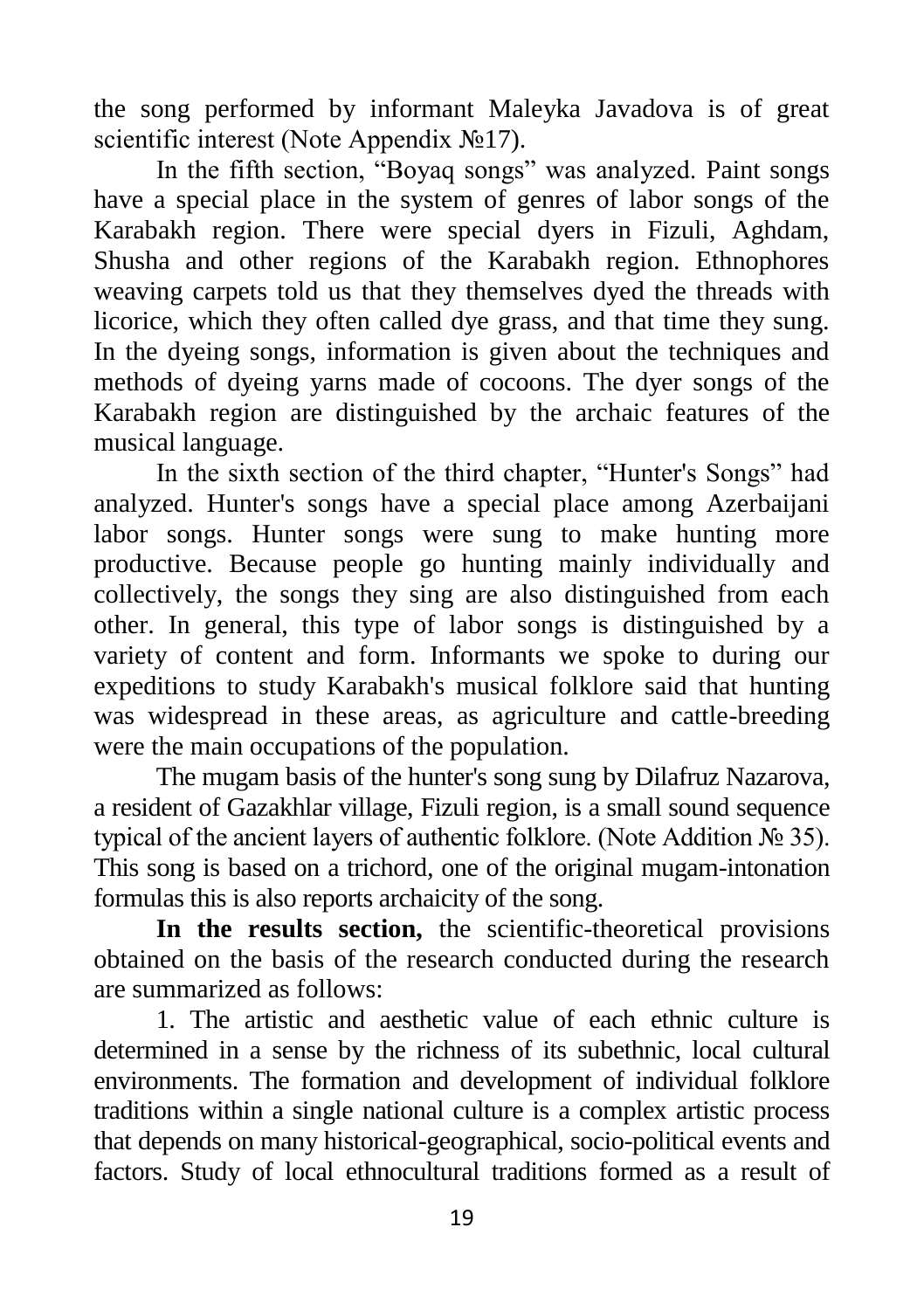long-term historical development ethnogenesis of the people, musical thinking, cultural ties, etc. can pave the way for solving important problems. From this point of view, all the dialectal diversity of the oral traditional culture of Azerbaijan, the study of regional richness is one of the issues of special importance in our ethnomusicology.

In the presented study, for the first time in the history of Azerbaijani ethnomusicology, the musical folklore of the Karabakh ethnocultural environment was selected as an object of independent research and has undergone a comprehensive analysis of musicology. Based on the main methodological parameters of modern ethnomusicology, we have tried to study labor folklore in a certain historical and sociological context. Based on the rich musical and ethnographic facts we have collected during regular folklore expeditions, we have presented a genre classification of labor songs, This fact is of great importance in terms of systematization and research of the material.

2. The study of Karabakh folklore, which was formed as part of the all-Azerbaijani culture at the beginning of the XXI century, can give an impetus to the solution of many scientific problems that are relevant today in ethnomusicology. Karabakh folk music is an integral part of Azerbaijan's music developed on the basis of oral traditions. For centuries, the art of mugam, ashug art, folk songs and dances have been widely developed here. The authentic folklore of this region is characterized by rich traditions, broad genre composition, unique performance features. Oral traditional music of each region of Azerbaijan, along with general, universal features, also has its own characteristics. In this regard the musical folklore of the Karabakh region is no exception. Based on field research, a genre system of music folklore of the region was determined. The main genres of Azerbaijan's traditional oral music have developed in this region.

3. Labor songs, which are an integral part of the authentic music folklore of the Karabakh region, are of great importance in terms of the study of local music folklore, which is relevant in ethnomusicology. As a result of numerous folklore expeditions in the region to collect and systematize samples of musical folklore of the Karabakh region, songs related to various types of labor activity were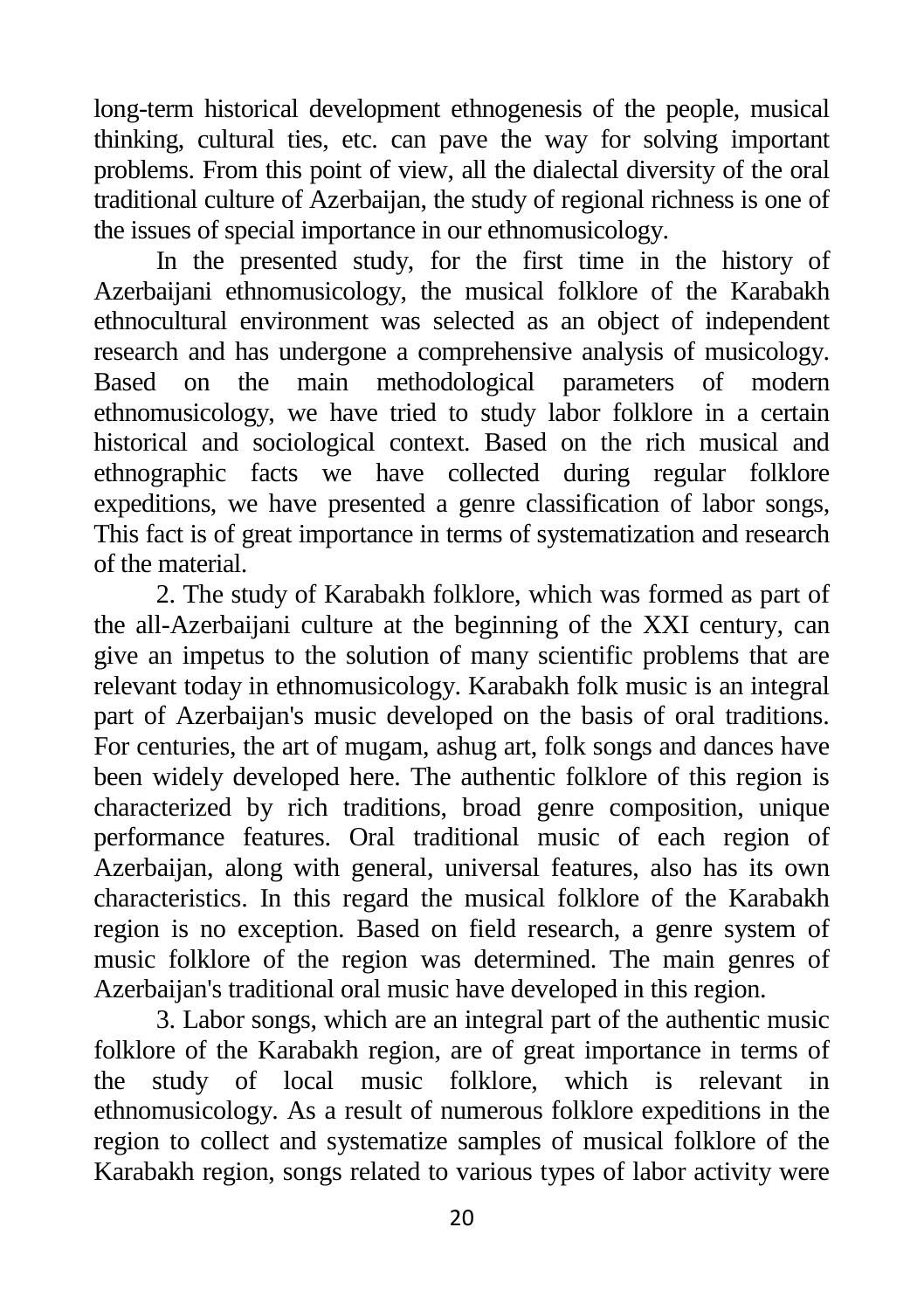recorded. Among these songs are the cehre, comb, kirkira, tandirbashi, etc. which are rarely performed today songs are also available.

It is noted that investigated each genre is functionally related to a certain area of farm life in the Karabakh region. It is possible to follow the process of development of human labor activity and farm life in the studied area in ancient historical times through labor songs. Our research proves once again that the observed relationship between genre and function has a historical character. So in some cases when a certain genre exists, its primary function loses its significance and is erased from memory. At the same time, it can be concluded that the functions of some genres have a complex structure, they are aesthetic, applied, psychological, social and so on. consists of factors.

4. The study of labor songs, which are part of the authentic folklore of Karabakh, and the study of our oral traditional music and means the study of the archaic layers of the poetic structure of national poetry. Under the influence of a certain social function in each of the genres formed a characteristic complex of means of musical expression.

On the basis of the material collected during the folklore expeditions, a typological classification of labor songs, which form an important part of Karabakh musical folklore, was made. It turned out that various labor songs related to cropping, cattle breeding and other types of labor activities were created in the Karabakh region. As a result of the research, it was determined that each literary genre has its own typological features.

Labor songs, which have a special place in Karabakh music folklore, have undergone a long development. This genre, reflecting the artistic and aesthetic values of the Azerbaijani people, is a bright manifestation of our national musical thinking. For centuries, between labor songs and other genres of our traditional oral music culture have undergone a complex intonation exchange that has not been sufficiently studied. As a result of this historical process, labor songs developed, and other genres were enriched with new intonations.

5. The semantic features of labor folklore samples of the Karabakh region of Azerbaijan are of great interest. As a result of the analysis, it can be concluded that in these examples of ancient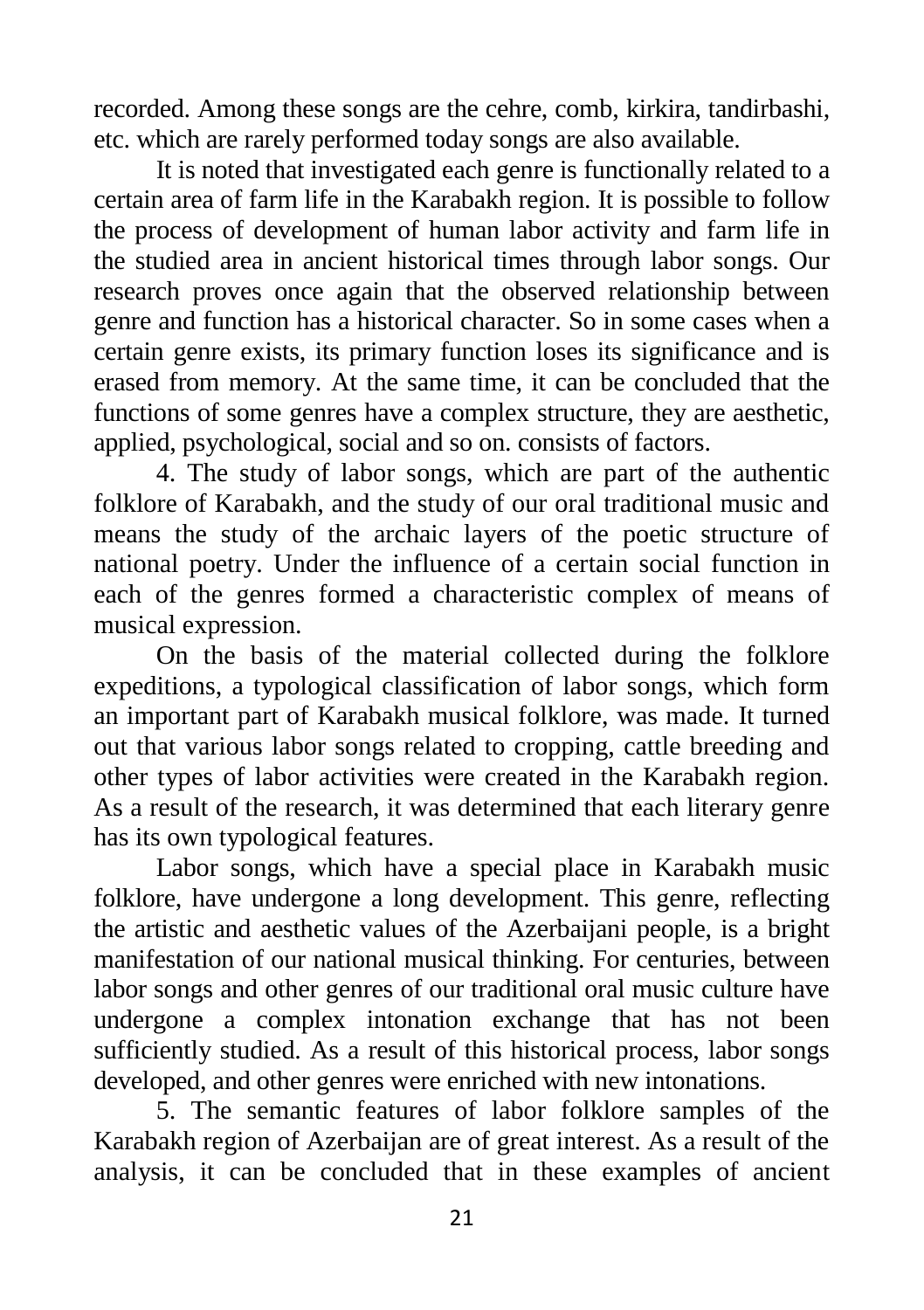musical folklore, along with the type of **icon sign**, the type of **index sign**, which describes certain elements of the labor process, also plays an important role. An analysis of the semantic syntax of labor songs leads us to the conclusion that, in some cases, the meterrhythmic features of songs play an important role in the process of modeling certain emotions.

6. The labor songs of the Karabakh region are a shining example of syncretism inherent in the early stages of art development. We conclude that some elements of the musical language of labor songs are closely related to certain features of the labor process and labor instruments. For example, the peculiar tempo-rhythm of nehre songs develops synchronously with the movements of the nehre labor instrument. Undoubtedly, some cotton songs can be considered a bright example of the syncretic nature of labor songs. In these songs, music and verbal elements are organically related to certain bodily movements associated with labor activity. The musical structure of the milking songs we have analyzed is also of special interest in terms of syncretism. Based on the songs we have collected and studied, we can say that the songs sung by informants are performed in accordance with the rhythm of the milking process.

Some animistic ideas of the Azerbaijani people are also reflected in the labor songs. For example, in the poetic and musical language of Nehre songs, the symbol of abundance, growth, which is one of the signs of the ethno-semiotic system, is embodied. It follows from these considerations that the signs and symbols characteristic of ethnic culture are embodied in labor songs. In the labor songs we study, syncretism manifests itself in the organic harmony of music and poetic texts. As a rule, the musical syntactic structure of songs is an organic unity with their poetic text. In some cases, it is even possible to draw parallels between the structural features of the verbal text of a song and the development of mugam-intonation.

7. As it is known, multivariate, which is one of the main features of folklore, plays an important role in the creation of the text. The sample of folklore is first read by any individual and acquires the property of multivariate by passing from language to language. In Karabakh's authentic folklore, labor songs also attract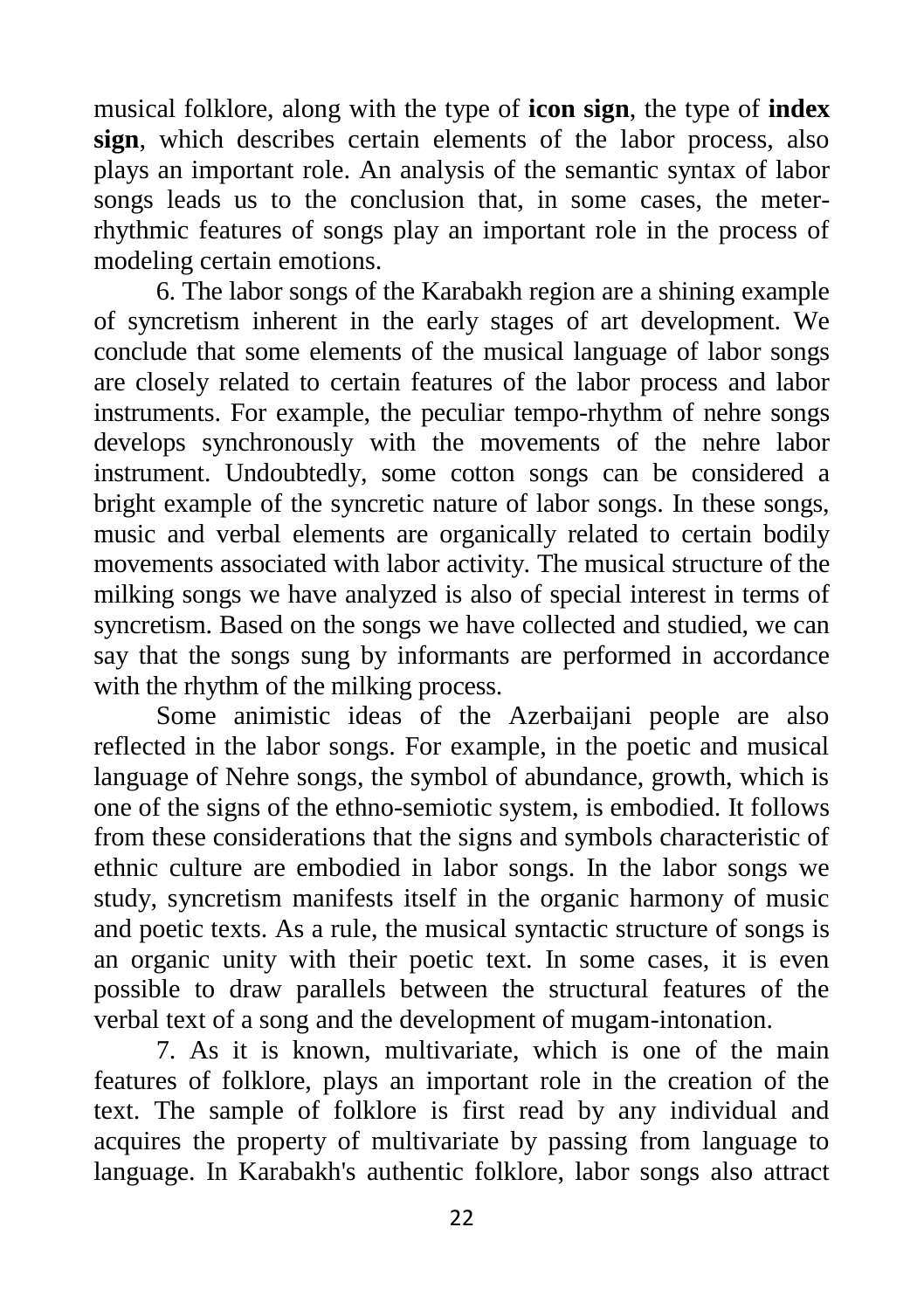attention due to their multivariate features. During the collection of labor songs, we observed that informants freely included words and phrases in the text, changed the text in accordance with their dialects, and put it into new forms.

The scientific analysis of labor songs shows that the mass of the labor process contributed to the formation of its social basis from the earliest days of folklore. The multifaceted nature of the poetic text of these songs is clearly reflected in their style of performance and music. On the other hand, among the examples we have analyzed, it is possible to come across cases when the same poetic example is performed with different melotypes. Thus, our analysis revealed that the principle of multiplicity played an important role in the artistic system of Karabakh's labor songs.

8. We have come to the conclusion that each typological model included in the genre system of labor songs has its own musical and stylistic features. Although some examples have advanced melody and relatively wide ambitus, Most of the labor songs we analyzed had a small mugham structure, is based on primary mugamintonation formulas (bixord, trixord, tetrachord). These songs, which have an ancient history, are of great importance in terms of the evolution of national mughams, the study of the process of early intonation of Azerbaijani musical folklore. Based on the intonation formulas of segah, shur and rast mughams, these songs also give an idea of the formation and early stages of development of diatonic mughams. Forms of manifestation of modal rhythm in the organization of the meter-rhythmic element of labor songs have been studied. The important role of the principle of repetition in the musical composition of the studied labor songs was revealed.

We have come to the conclusion that there are certain models of mugam-intonation that are common to different genres of labor songs. In some cases, as we have noted, it would be more correct to interpret these mugam-intonation formulas as the original, ancient cores that existed before the formation of the Azerbaijani mugam system.

9. Describing the meter-rhythmic structure of labor songs in general, we must first note the fact that they are based on modal rhythms. A comparative analysis of the melomisras of the samples we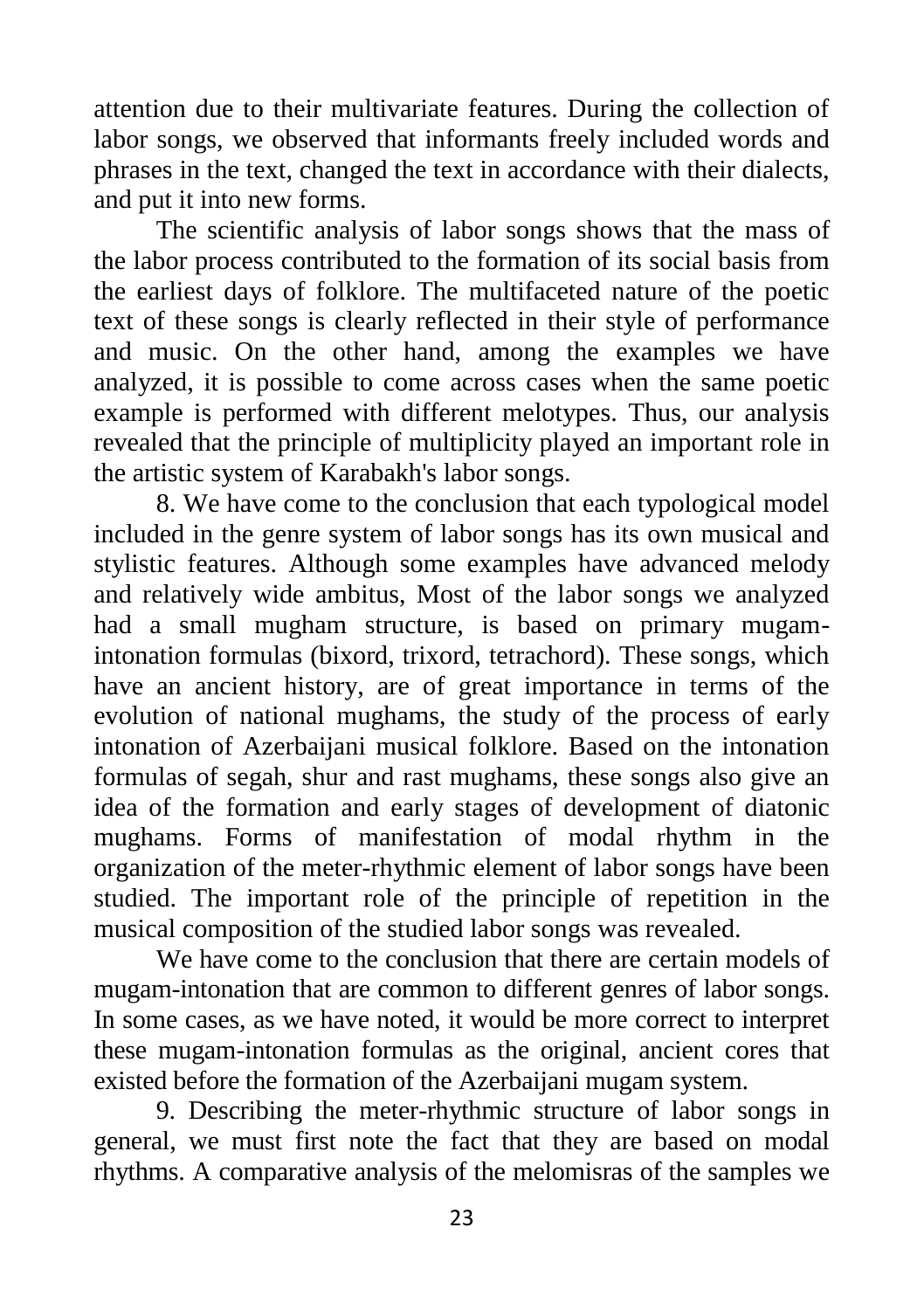have written leads us to the conclusion that they are based on the same meter-rhythmic mode. It should also be noted that the peculiarities of certain work processes (especially milking, nekhre shake) led to the creation of songs with an accurate meter-rhythmic size.

It should be noted that the typology of labor songs of the Karabakh region can also be carried out due to their meter-rhythmic features. Among the songs we have analyzed, it is possible to come across regular and irregular samples. Many of the labor songs we collect  $(N_2, 3, 4, 6, 7, 8, 14, 31, 32, etc.)$  have a regular genre. The meter-rhythmic structure (№21 -24) of some of the samples involved in the analysis is based on a free, irregular (tempo rubato) behr. It should be noted that labor songs based on such a behr system have a recitative-declamation melody.

10. Systematization and typology of labor songs of the Karabakh region can be carried out according to the characteristics of the form. First of all, it should be noted that our analysis shows that the principle of repetition plays an important role in the structure of songs related to the labor of both men and women. The composition of most of them is based on the repetition of small mugam-intonation and rhythm-intonation segments, their variant sounding.

11. Summarizing the analysis of the musical language of labor songs, it can be concluded that there are intra-genre and between genres melotypes in this field of traditional music. For example, some of the milking songs we analyzed  $(N_240, 41, 44, 46)$  are different manifestations of the same melotype. Among the examples belonging to this melotype, one of the milking songs with more archaic features (№46) can be considered as an archetype. Some features of the musical language of this example (formulas in the mugam-intonation and meter-rhythmic organization, the principle of repetition, the presence of monosyllabic melodic phrases on the basis of the composition, etc.) can be considered prototypical features.

12. Thus, the analysis of labor songs created in connection with the agricultural and domestic life of the Karabakh region leads us to the conclusion that the archaic features of Azerbaijani music are preserved in these ancient examples of the genre of oral traditional folk music. From this point of view, the labor songs of the Karabakh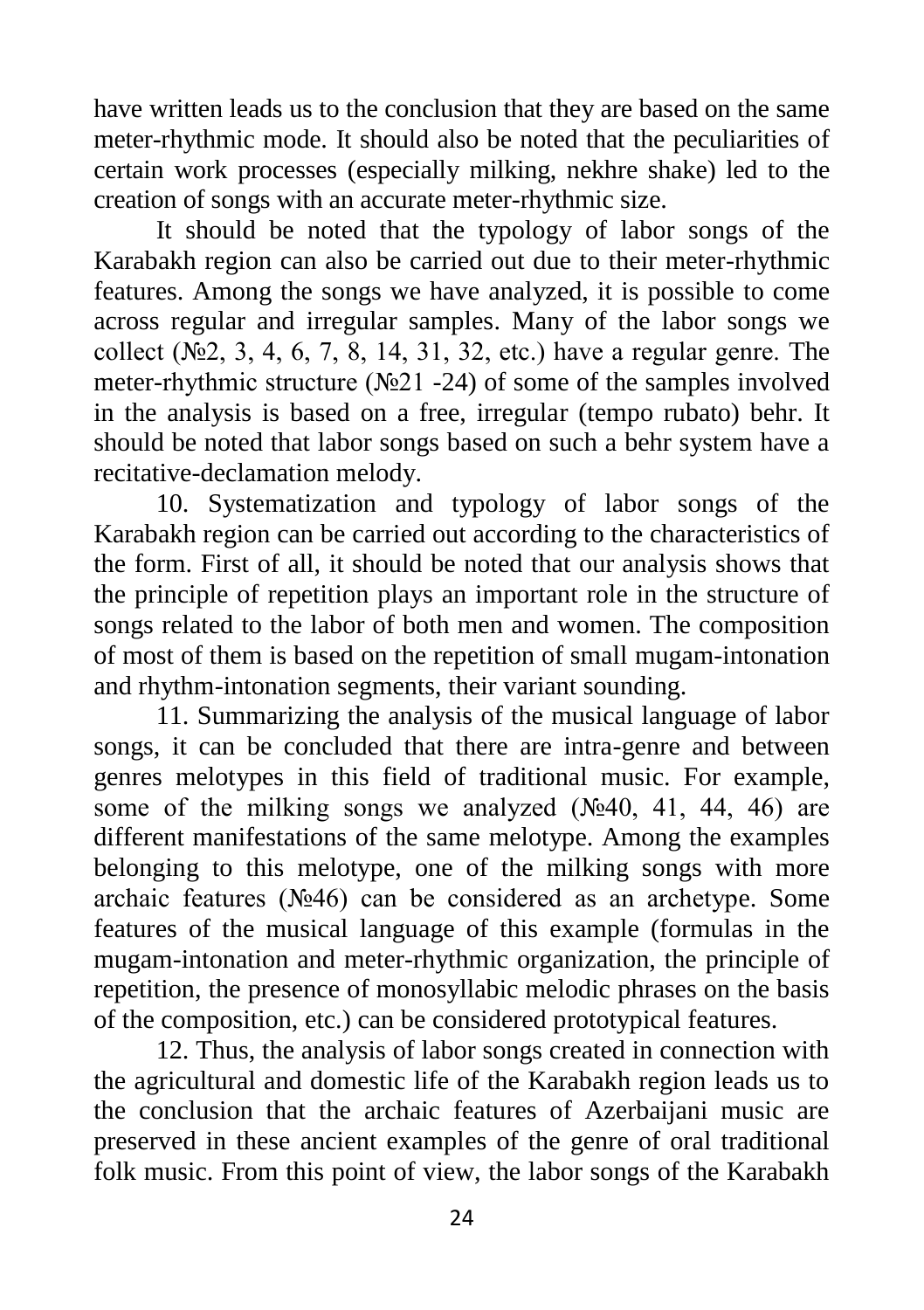region can be considered as an important source in terms of studying the evolution of Azerbaijani musical thinking. Summing up the analysis of the songs of the Karabakh region related to both cropping and cattle breeding, as well as other types of labor activity, it can be concluded that these examples belong to the most archaic layers of Azerbaijani authentic folklore. Labor songs, one of the oldest genres of labor folklore, are also of great interest in terms of studying the sources of Azerbaijani musical culture. In the dissertation, for the first time in ethnomusicology songs about the comb, songs related to the weaving of fabric, dyer, tandirbashi, Yelbaba, kirkira, songs about the gardener, etc. it tells about the deepest layers of Azerbaijani music.

The study of this heritage is extremely important in terms of the study of Azerbaijani musical culture and the early periods of the entire Turkic area. The modern folklore environment of Karabakh also creates conditions for following the stages of the historical development of labor songs. The comparative analysis of labor songs, which are an integral part of Azerbaijani folklore, with the labor songs of other turkic peoples can provide rich information about turkish artistic thinking. As it is clear from our analysis, among a group of songs belonging to the genre of labor songs, samples that can be considered as their archetypes have been preserved. There is no doubt that future studies of the labor songs of Karabakh, the ancient and eternal land of Azerbaijan, will shed light on many aspects of our artistic culture and ethnic history.

#### **According to the content of the dissertation the author's following works have been published:**

- 1. Səfixanova, A.Ş. Musiqi folklorunun toplanılma məsələlərinə dair // – Bakı: Konservatoriya, – 2016.  $\mathbb{N}$  1 (31), – s. 45-47.
- 2. Səfixanova, A.Ş. Qarabağ bölgəsinin həsir nəğmələrinin semantik xüsusiyyətləri // – Bakı: Konservatoriya, – 2016. № 3  $(33)$ ,  $-$  s. 39-45.
- 3. Səfixanova, A.Ş. Füzuli rayonunun musiqi folkloru ənənələri // Türksoylu xalqların musiqi mədəniyyətinin tədqiqi problemləri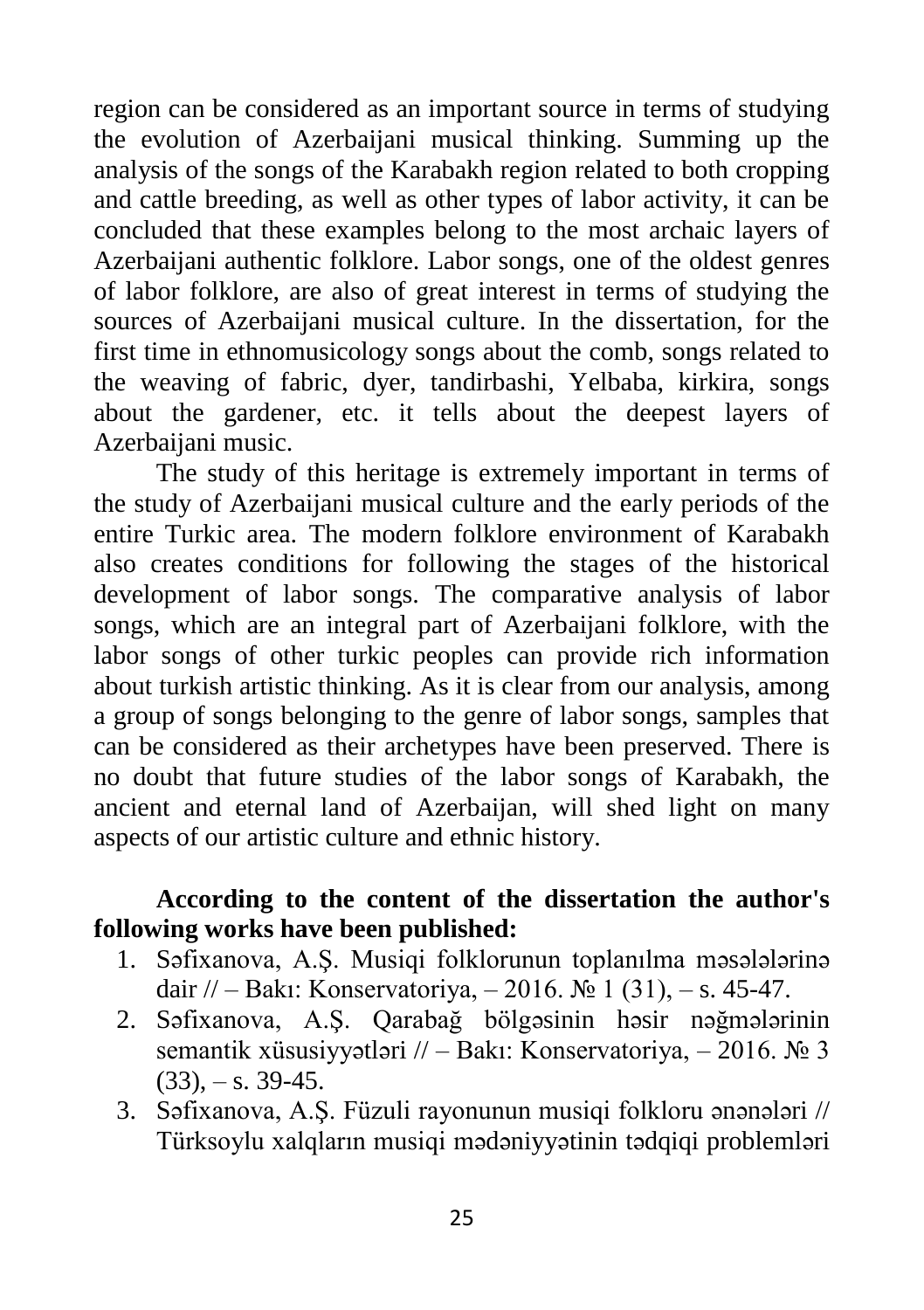XV Beynəlxalq elmi-praktiki konfransın materialları, – Bakı: ADMİU,  $-2$  may,  $-2016$ ,  $- s$ . 58-61.

- 4. Səfixanova, A.Ş. Qarabağ əmək mahnılarının janr tipologiyasına dair // Ulu Öndər Heydər Əliyev İrsində multikultural və tolerant dəyərlər Beynəlxalq elmi konfransın materialları, – Bakı: Mürtəcim, – 3-5 may, – 2016, – s. 355-357.
- 5. Səfixanova, A.Ş. Nehrə nəğmələrinin struktur-semantik özəlliklərinə dair // Doktorantların və gənc tədqiqatçıların XX Respublika elmi konfransının materialları, – Bakı: ADNSU, –  $24-25$  may,  $-2016$ ,  $-$  s. 529-531.
- 6. Сафиханова, А.Ш. К проблеме жанровой типологии трудовых песен Карабаха // Материалы международной научно-практической конференции Фундаментальные и прикладные исследования музыки в XXI века, – Алматы: Казахстан, – 15 декабрь, – 2016, – s. 97-98.
- 7. Səfixanova, A.Ş. Qarabağ bölgəsinə məxsus ovçu nəğmələrinin struktur-semantik özəlliklərinə dair // – Bakı: Musiqi dünyası – 2017.  $\mathbb{N}^{\circ}$  2/71, - s. 53-58.
- 8. Сафиханова, А.Ш. Жанровая типология трудового музыкального фольклора Физулинского района Азербайджана // Материалы I международной конференция Традиционная культура тюркских народов в изменяющемся мире, – Казан: Татарстан, – 12-15 апреля, – 2017, – s. 399-401.
- 9. Səfixanova, A.Ş. Qarabağ bölgəsinin musiqi folklorunda sağın nəğmələri // Türksoylu xalqların musiqi mədəniyyətinin tədqiqi problemləri XVI Beynəlxalq elmi-praktiki konfransın materialları, – Bakı: ADMİU, – 2017, – s. 101-104.
- 10. Səfixanova, A.Ş. Qarabağ bölgəsinin cəhrə nəğmələrinin səciyyəvi xüsusiyyətləri // Doktorantların və gənc tədqiqatçıların XXI Respublika elmi konfransının materialları, – Bakı: BDU, – 24-25 oktyabr, – 2017, – s. 270-272.
- 11. Səfixanova, A.Ş. Azərbaycanın Qarabağ bölgəsinin əkinçi nəğmələrinin musiqi-üslub xüsusiyyətlərinə dair // Qloballaşan dünyada musiqi ənənələri I Beynəlxalq elmi-praktiki konfransın materialları, – Bakı: Ecoprint, – 26-27 oktyabr, – 2017, – s. 191- 196.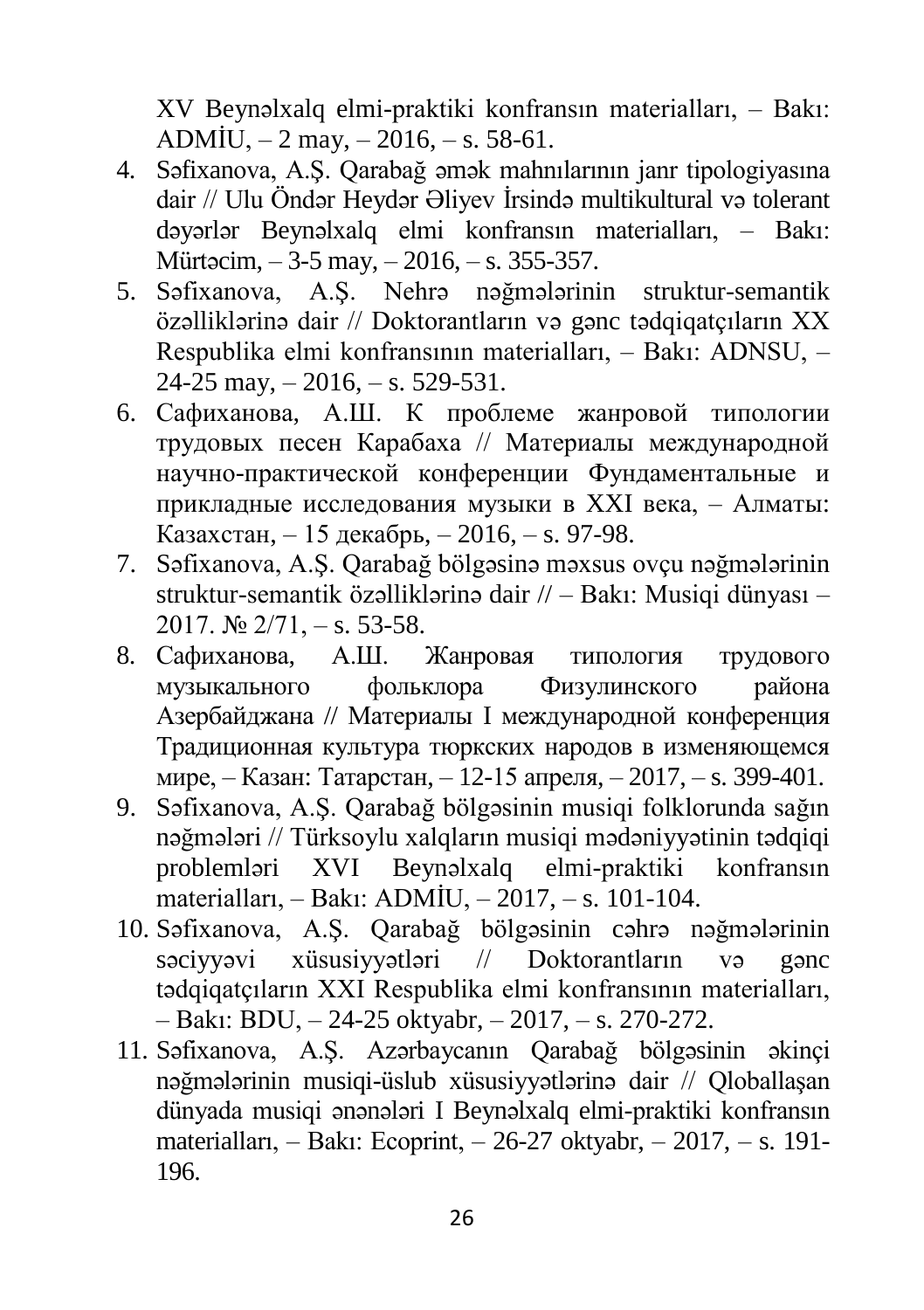- 12. Səfixanova, A.Ş. Azərbaycanin Qarabağ bölgəsinin əmək mahnılarının semantikasi // Uluslararası Kültür ve medeniyet kongresi, – Mardin: Türkiye, – 20-22 nisan, – 2018, – s. 9-14.
- 13. Əhmədova, A.Ş. Azərbaycanın Qarabağ bölgəsinin musiqi folklorunda çoban bayatıları // – Naxçıvan: Elmi Əsərlər, Humanitar elmlər seriyası, – 2018. №5 (94) II cild, – s. 192-196.
- 14. Əhmədova, A.Ş. Qarabağ musiqi folklorunda boyaqçılıq nəğmələrinin tipoloji janr xüsusiyyətləri // – Bakı: Elmi əsərlər  $-2018$ . № 25,  $-$  s. 124-128.
- 15. Əhmədova, A.Ş. Azərbaycanın Qarabağ bölgəsinin musiqi folklorunda hana nəğmələrinin struktur-semantik təhlili // Uluslararası mesleki ve teknik bilimler kongresi, – Iğdır: Türkiye, – 11-12 nisan, – 2019, – s. 716-721.
- 16. Əhmədova, A.Ş. Qarabağ bölgəsinin musiqi folklorunda pambıq nəğmələrinin struktur-semantik təhlili // - Bakı: Pedaqoji Universitetin Xəbərləri, Humanitar, ictimai və pedaqoji-psixoloji elmlər seriyası,  $-2019$ . c.67,  $\mathbb{N}^{\circ}$  2,  $-$  s. 257-264.
- 17. Əhmədova, A.Ş. Xocalı rayonunun musiqi folkloru ənənələri // – Bakı: Filologiya və sənətşünaslıq, – 2019. № 2, – s. 296-301.
- 18. Əhmədova, A.Ş. Azərbaycanın qarabağ bölgəsinə məxsus pambiq nəğmələrinin struktur-semantik özəllikləri // – Ankara: Uluslararası Hakemli Derji Sosyal bilimler, Kültür Evreni dergisi, – 2020. № 37, – s. 90-99.
- 19. Ахмедова (Сафиханова), А.Ш. Черты синкретизма в трудовых песнях Карабахского региона Азербайджана // – Казан: Научный журнал Казанской государственной консерватории имени Н.Г.Жиганова, Музыка Искусство, наука, практика, – 2020. № 1 (29), – s. 74-80.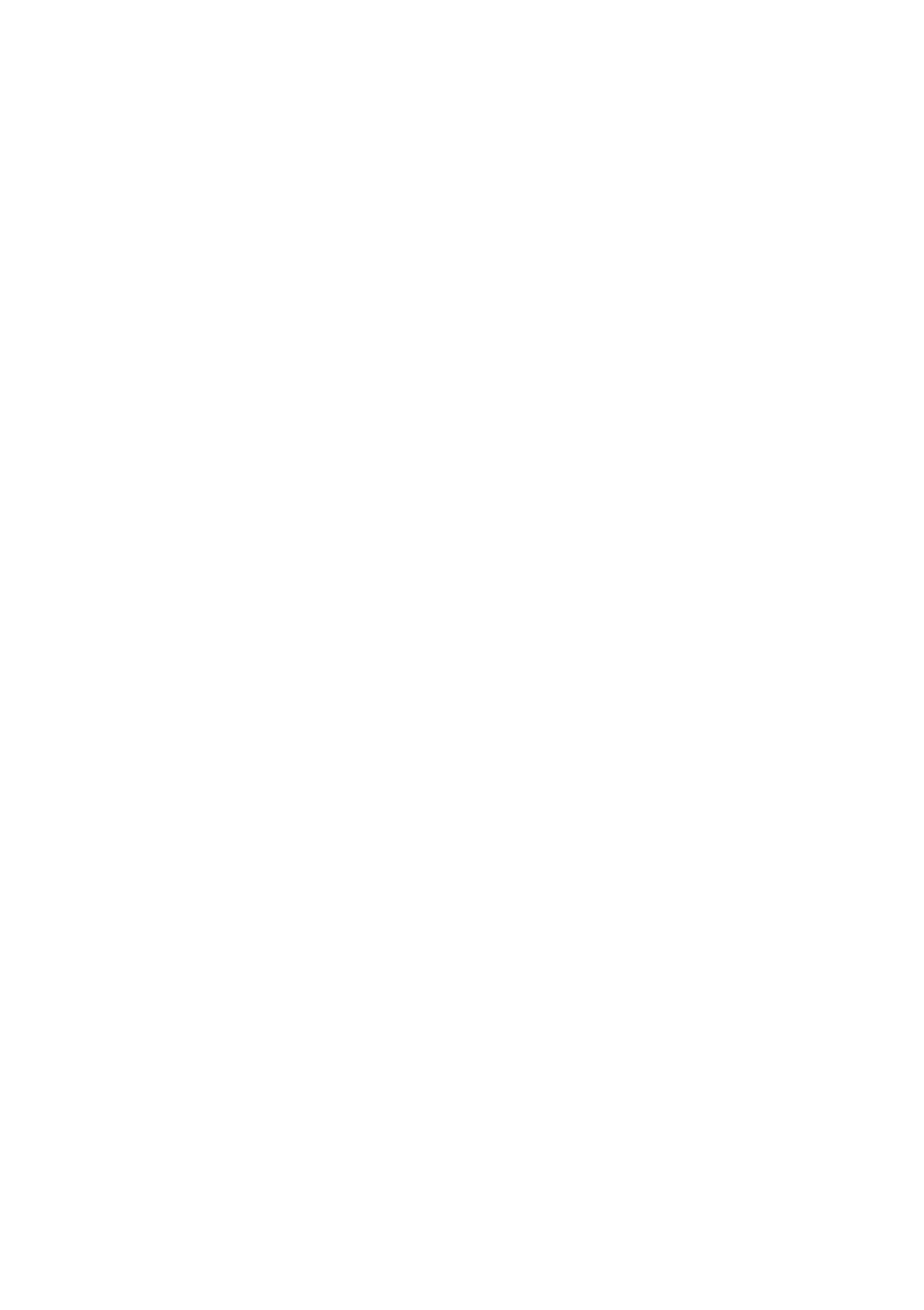The defense will be held on  $\frac{25}{\text{M}}$   $\frac{m\alpha y}{m}$  2022 at  $\frac{2}{\mu m}$  at the meeting of the Dissertation Council FD 2.36 of Supreme Attestation Commission under the President of the Republic of Azerbaijan ominission under the President of the President of the Republic of Azerbaijan and after II Haijhevli operating at the Baku Music Academy named after U.H.

Address: AZ1014, Baku, Sh.Badalbeyli street 98.

Dissertation is available at the Baku Music Academy named after Uzeyir Hajibeyli Library.

Electronic versions of dissertation and its abstract are available on the official website of the Baku Music Academy named after Uzeyir Hajibeyli.

Abstract was sent to the required addresses on  $22$   $a\mu\nu\ell$ 2022.

 $\mathcal{H}$